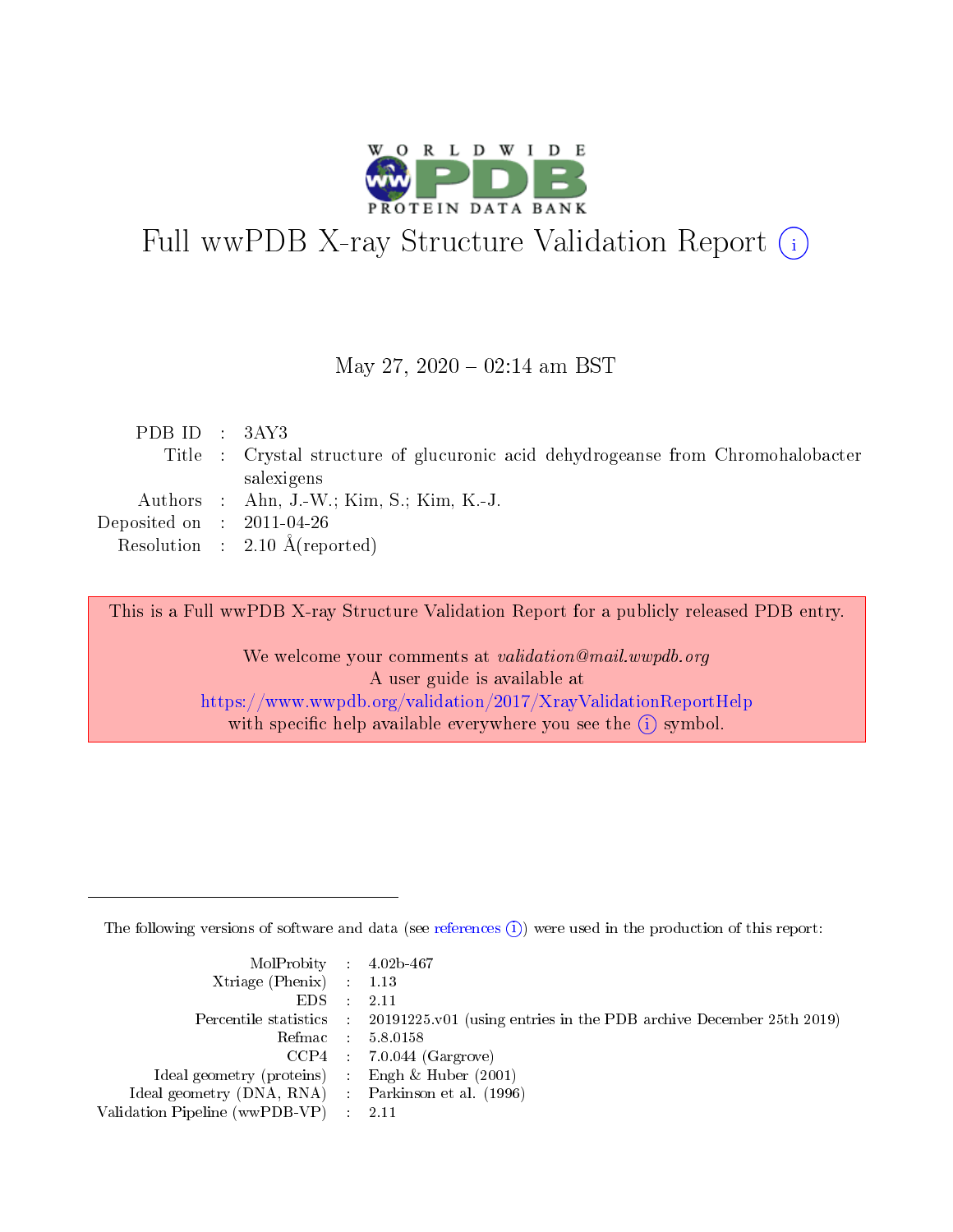# 1 [O](https://www.wwpdb.org/validation/2017/XrayValidationReportHelp#overall_quality)verall quality at a glance  $(i)$

The following experimental techniques were used to determine the structure: X-RAY DIFFRACTION

The reported resolution of this entry is 2.10 Å.

Percentile scores (ranging between 0-100) for global validation metrics of the entry are shown in the following graphic. The table shows the number of entries on which the scores are based.



| Metric                | Whole archive<br>$(\#\text{Entries})$ | Similar resolution<br>$(\#\text{Entries}, \, \text{resolution range}(\textup{\AA}))$ |
|-----------------------|---------------------------------------|--------------------------------------------------------------------------------------|
| $R_{free}$            | 130704                                | $5197(2.10-2.10)$                                                                    |
| Clashscore            | 141614                                | $5710(2.10-2.10)$                                                                    |
| Ramachandran outliers | 138981                                | $5647(2.10-2.10)$                                                                    |
| Sidechain outliers    | 138945                                | $5648$ $(2.10-2.10)$                                                                 |
| RSRZ outliers         | 127900                                | $5083(2.10-2.10)$                                                                    |

The table below summarises the geometric issues observed across the polymeric chains and their fit to the electron density. The red, orange, yellow and green segments on the lower bar indicate the fraction of residues that contain outliers for  $>=3, 2, 1$  and 0 types of geometric quality criteria respectively. A grey segment represents the fraction of residues that are not modelled. The numeric value for each fraction is indicated below the corresponding segment, with a dot representing fractions  $\epsilon=5\%$  The upper red bar (where present) indicates the fraction of residues that have poor fit to the electron density. The numeric value is given above the bar.

| Mol | Chain  | $\vert$ Length | Quality of chain |     |                      |  |  |  |  |
|-----|--------|----------------|------------------|-----|----------------------|--|--|--|--|
|     | А      | 267            | $\%$<br>74%      | 24% |                      |  |  |  |  |
|     | В      | 267            | $\%$<br>78%      | 17% | $\ddot{\phantom{a}}$ |  |  |  |  |
|     | $\cap$ | 267            | $\%$<br>74%      | 22% |                      |  |  |  |  |
|     |        | 267            | $\%$<br>72%      | 22% | 5%                   |  |  |  |  |

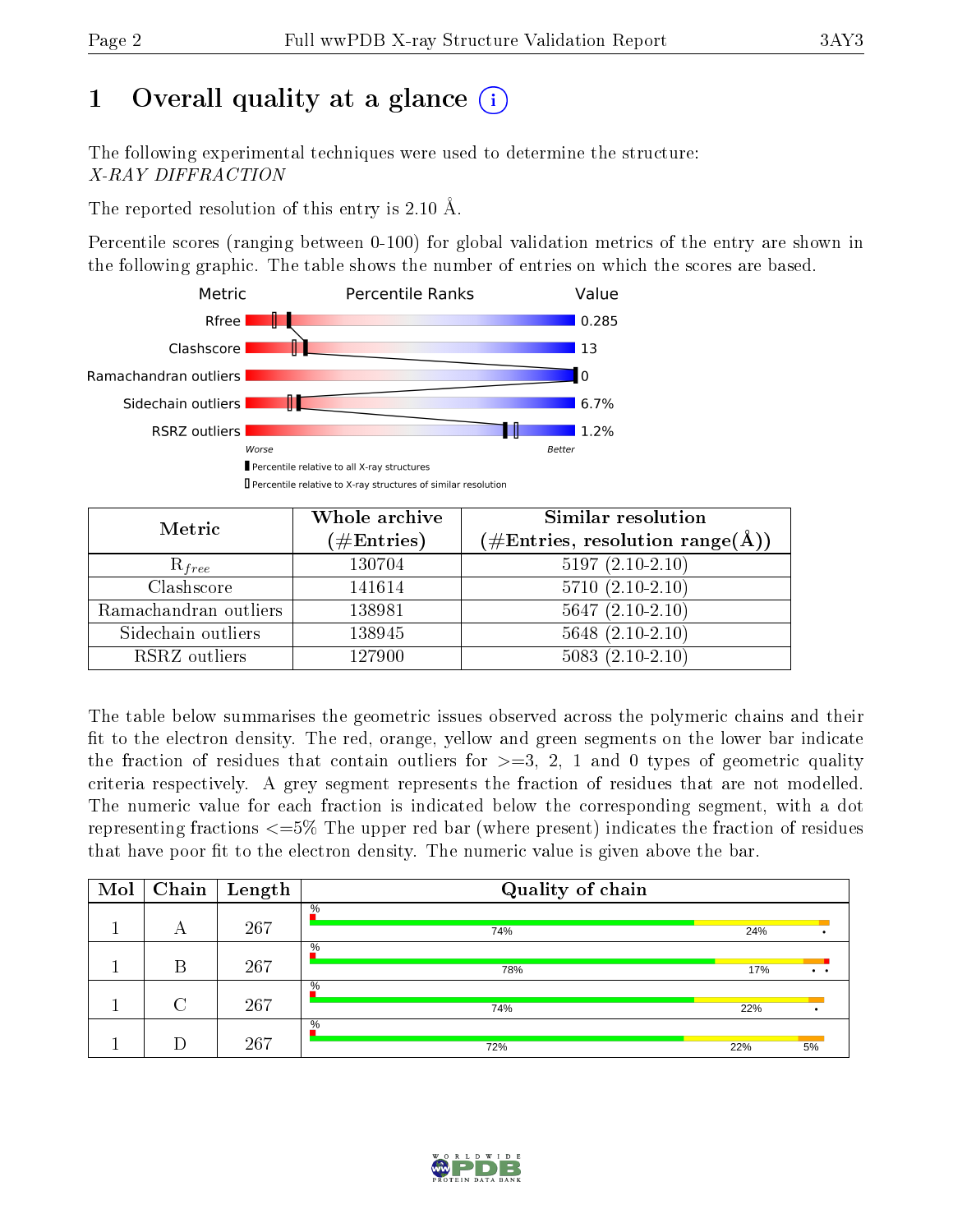# 2 Entry composition (i)

There are 2 unique types of molecules in this entry. The entry contains 8646 atoms, of which 0 are hydrogens and 0 are deuteriums.

In the tables below, the ZeroOcc column contains the number of atoms modelled with zero occupancy, the AltConf column contains the number of residues with at least one atom in alternate conformation and the Trace column contains the number of residues modelled with at most 2 atoms.

| Mol    | Chain | Residues | Atoms |      |                    |     |    |   | $ZeroOcc \mid AltConf \mid$ | $\mid$ Trace |
|--------|-------|----------|-------|------|--------------------|-----|----|---|-----------------------------|--------------|
|        |       | 266      | Total |      |                    | 0   | S  |   |                             |              |
|        | А     |          | 2060  | 1301 | 358                | 391 | 10 |   |                             |              |
|        | В     | 266      | Total | C    | N                  |     | S  | 0 |                             |              |
|        |       |          | 2060  | 1301 | 358                | 391 | 10 |   |                             |              |
|        |       |          | Total | C    | N                  |     | S  |   |                             |              |
|        |       | 266      | 2060  | 1301 | 358                | 391 | 10 | 0 |                             |              |
| $\Box$ |       | Total    | C     | N    | $\left( \ \right)$ | S   |    |   |                             |              |
|        | 266   | 2060     | 1301  | 358  | 391                | 10  | 0  |   |                             |              |

Molecule 1 is a protein called NAD-dependent epimerase/dehydratase.

• Molecule 2 is water.

| Mol            | Chain | Residues | Atoms                     | ZeroOcc   AltConf |  |  |
|----------------|-------|----------|---------------------------|-------------------|--|--|
| $\overline{2}$ | А     | 112      | Total<br>$\Omega$         |                   |  |  |
|                |       |          | 112<br>112                |                   |  |  |
| 2              | В     | 99       | Total<br>$\Omega$         |                   |  |  |
|                |       |          | 99<br>99                  |                   |  |  |
|                | C     | 112      | Total<br>$\Omega$         |                   |  |  |
| $\overline{2}$ |       |          | 112<br>112                |                   |  |  |
|                |       |          | Total<br>$\left( \right)$ |                   |  |  |
| 2              |       |          | 83                        | 83<br>83          |  |  |

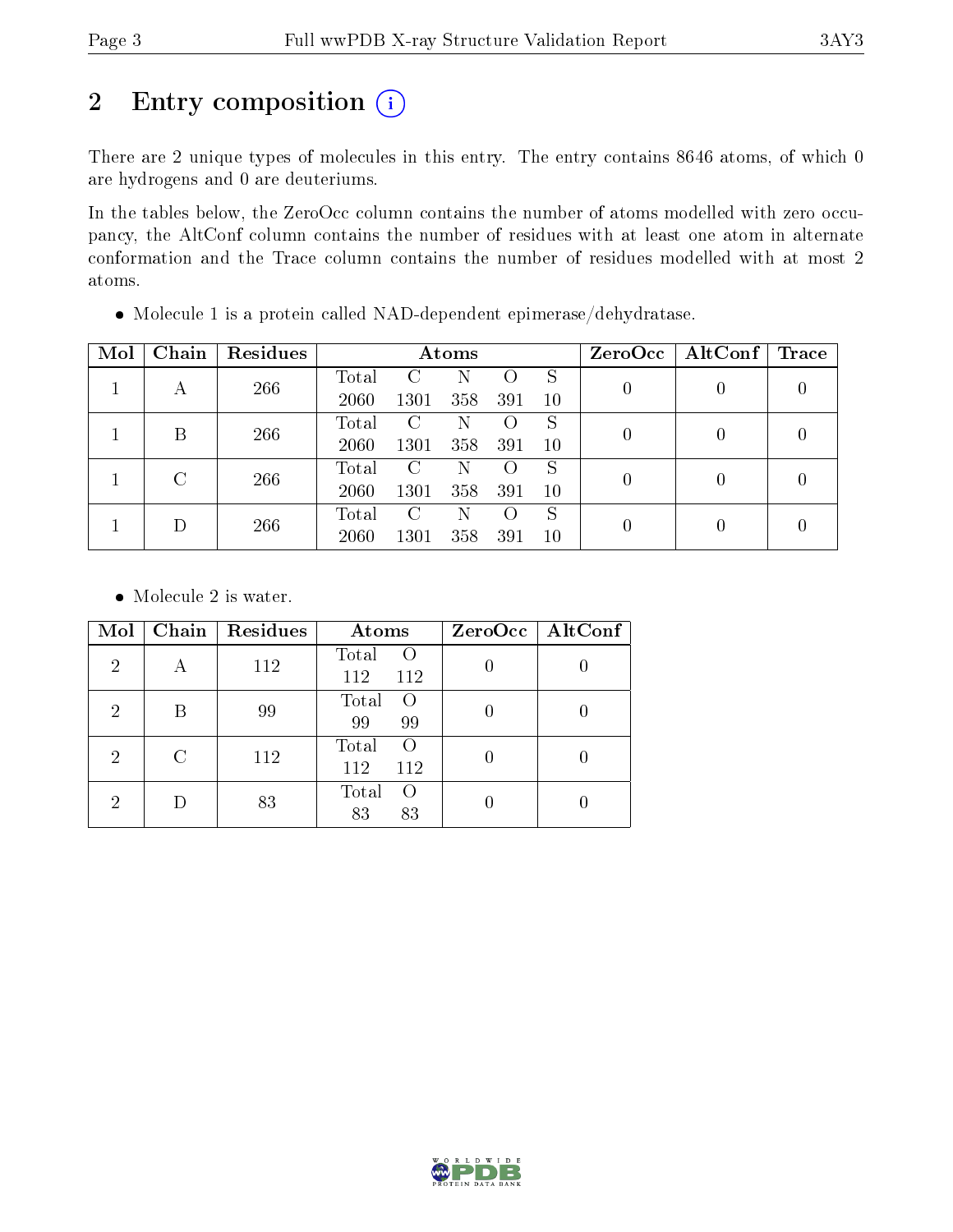V250 A266 GLU

# 3 Residue-property plots  $(i)$

These plots are drawn for all protein, RNA and DNA chains in the entry. The first graphic for a chain summarises the proportions of the various outlier classes displayed in the second graphic. The second graphic shows the sequence view annotated by issues in geometry and electron density. Residues are color-coded according to the number of geometric quality criteria for which they contain at least one outlier: green  $= 0$ , yellow  $= 1$ , orange  $= 2$  and red  $= 3$  or more. A red dot above a residue indicates a poor fit to the electron density (RSRZ  $> 2$ ). Stretches of 2 or more consecutive residues without any outlier are shown as a green connector. Residues present in the sample, but not in the model, are shown in grey.

- Chain A: 74%  $24%$ P103 R104 I105 V106 Y116 R119 R122 I123 D124 R19  $\frac{8}{2}$  $\frac{1}{2}$ T24  $\frac{5}{2}$ D36  $\frac{1}{2}$  $E44$  $\overline{\mathbf{E}}$  $\overline{\mathbf{g}}$  $\frac{1}{2}$  $\frac{1}{2}$ K62  $\frac{5}{8}$  $\frac{1}{2}$  $\frac{1}{2}$  $\frac{1}{15}$  $5^{\circ}$ E76  $\overline{128}$ P78  $\frac{1}{2}$  $\frac{182}{15}$  $\frac{1}{2}$  $\frac{8}{2}$ 12N2N2N2N2N3<mark>R1</mark>  $\mathbf{g}$ **s**<br>3228  $\frac{1}{4240}$  $\frac{1}{241}$ T125 E126 R129 S138 D144 Y150 H151 K152 I155 E156 T157 L158 N159 I160 P169 M174 T177 D182 M185 R186 L187 M188 K189 R190 A191 G198 Y203 K217 L221 V224 P225 Q226 D227 I231 W232 I236 E242 D246 V250 F257 V258 H262 D265 A266 GLU • Molecule 1: NAD-dependent epimerase/dehydratase Chain B: 78% 17% R104 I105 V106 F107 T113  $\frac{21}{11}$ R122 I123 D124 R129 G142  $\frac{18}{11}$ E28  $\frac{51}{2}$  $\overline{54}$  $\overline{51}$  $\frac{52}{4}$ D53 A56 L60  $\overline{\mathbf{e}}$ D65  $\frac{66}{5}$ I67  $\frac{168}{1}$ H69 L70  $\frac{1}{2}$  $\frac{5}{2}$  $\mathbb{Z}^n$ R77 P78 I82  $\frac{3}{2}$  $\frac{8}{2}$ 보 <mark>음</mark> 일 일 일 W<sub>232</sub>  $\frac{1}{240}$  $\frac{1}{242}$ K152 F153 E156 I160 K168 P169 A172 M175 L179 S180 V181 L187 M188 K189 R190 Y203 S206 A207 W213 L221 D227 S228 S229  $341$ D247 V250 F257 D264 D265 A266 GLU • Molecule 1: NAD-dependent epimerase/dehydratase Chain C: 74% 22%  $\frac{1}{25}$ V106  $\frac{8}{11}$  $\frac{1}{2}$  $\frac{22}{2}$  $\frac{2}{3}$ T24  $\frac{8}{2}$  $\frac{2}{3}$ D36  $\overline{\mathbf{S}}$  $\frac{40}{4}$ I46  $\frac{6}{2}$  $\frac{1}{2}$  $\overline{5}$  $\frac{2}{3}$  $\frac{3}{2}$ A56  $\frac{1}{2}$  $\frac{1}{2}$  $\frac{8}{2}$  $\mathbf{g}$  $\frac{8}{10}$  $5^{\circ}$ E76  $\frac{1}{2}$ D81 I82  $\frac{3}{2}$  $\frac{1}{8}$  $\frac{485}{2}$ N86  $\frac{187}{2}$ I88  $\frac{1}{2}$ 1812 21 2<mark>1</mark><br>1812 21 21 21 22 22 23 23 23 23 23 23 23 23 24 24 25 24 25 24 25 24 25 25 26 26 26 27 28 27 28 27 28  $\frac{1}{2}$  $\frac{1}{240}$ E242 • I114 R119 R122 I123 R129 S138 K139 C140 D144 L145 Y150 H151 K152 F153 I160 R173 S180 V181 D182 M185 R186 L187 M188 K189 R190 G198 W212 L221 S229 E230 I231 W232 R233 E234 E235  $239$  $G241$ I243 D244 D247
- Molecule 1: NAD-dependent epimerase/dehydratase

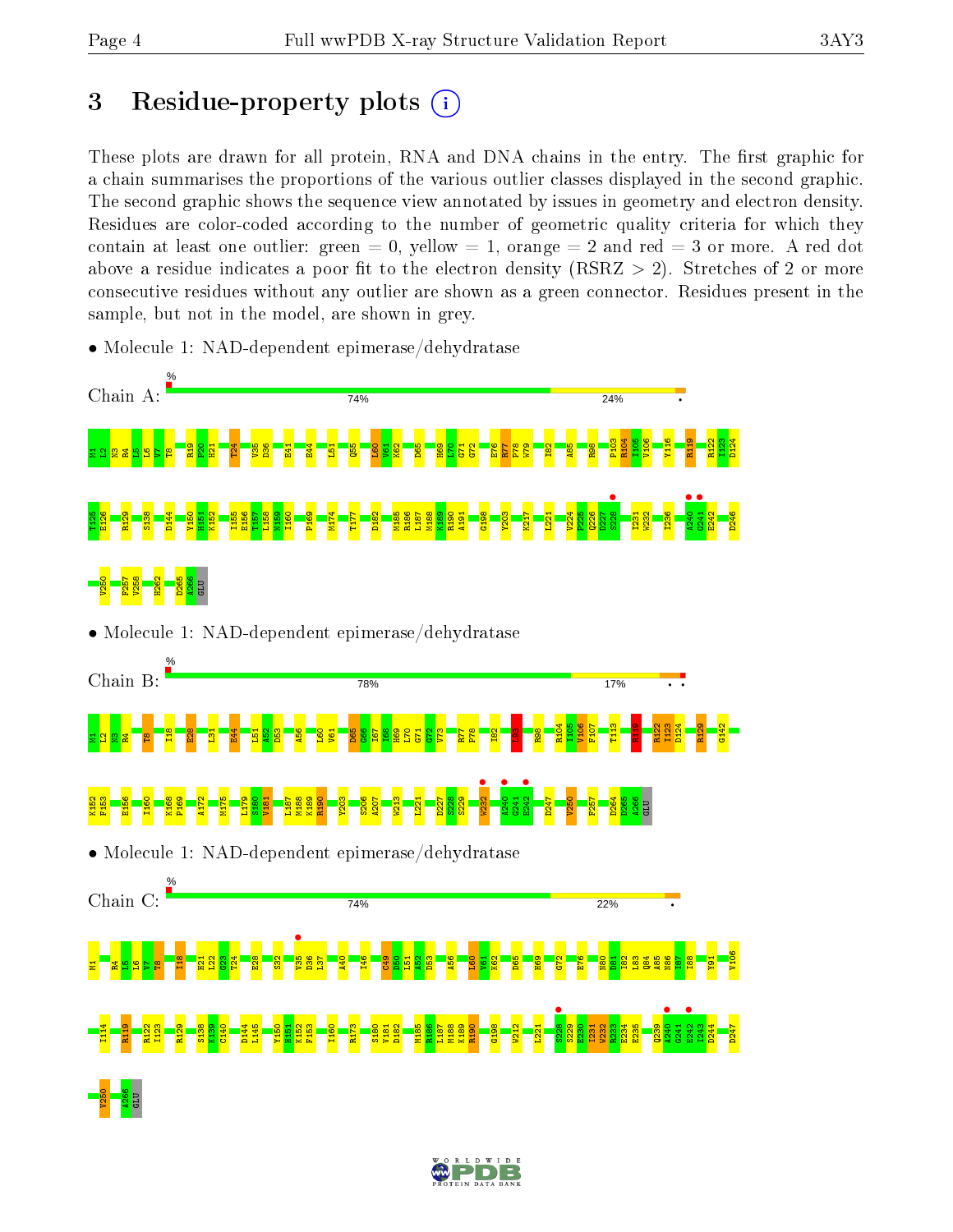

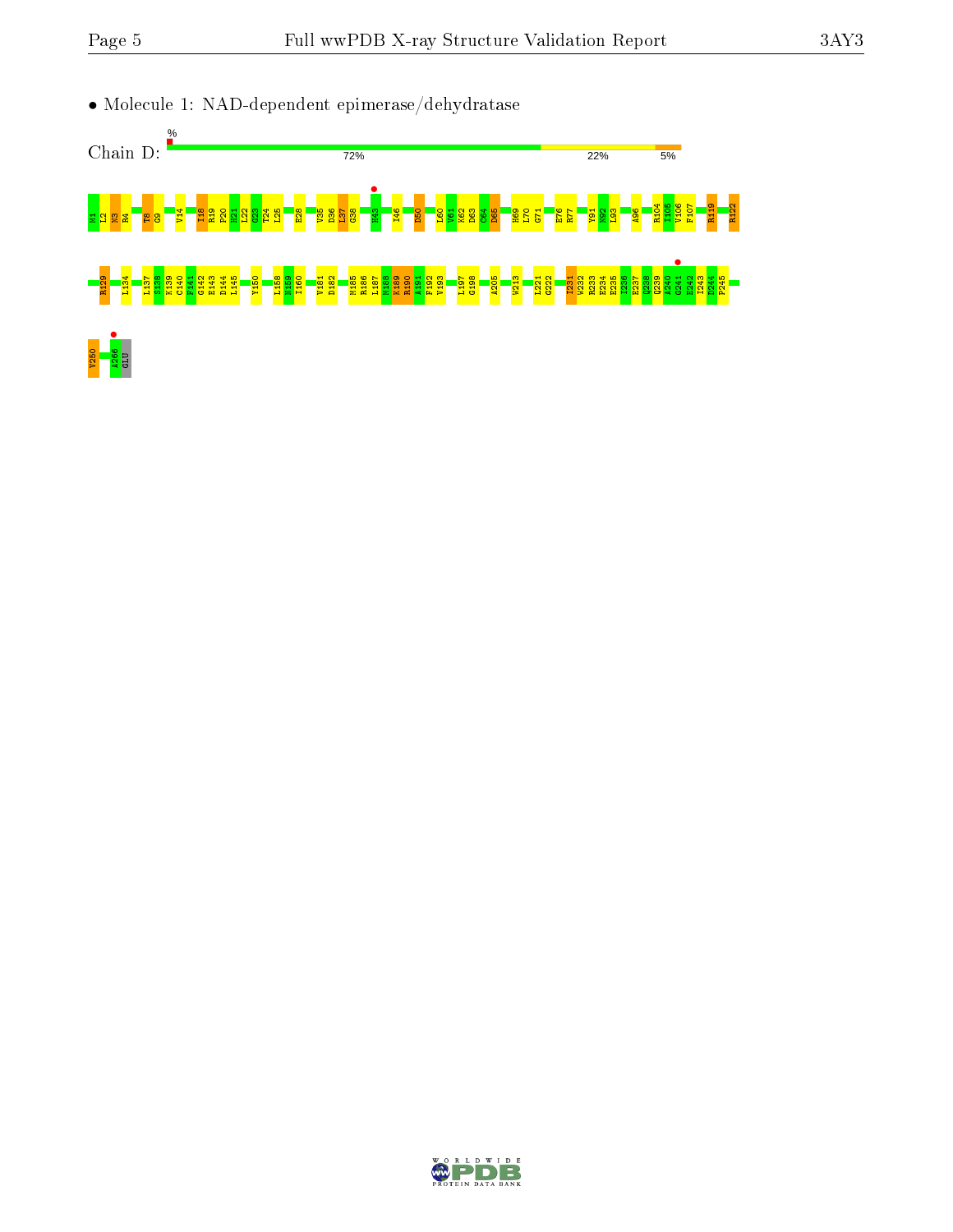# 4 Data and refinement statistics  $(i)$

| Property                                                             | Value                                              | Source     |
|----------------------------------------------------------------------|----------------------------------------------------|------------|
| Space group                                                          | P 63                                               | Depositor  |
| Cell constants                                                       | 122.76Å<br>122.76Å<br>$150.48\text{\AA}$           |            |
| a, b, c, $\alpha,\,\beta,\,\gamma$                                   | $90.00^\circ$<br>$90.00^\circ$<br>$120.00^{\circ}$ | Depositor  |
| Resolution $(A)$                                                     | 50.00<br>$-2.10$                                   | Depositor  |
|                                                                      | 40.18<br>$-2.10$                                   | <b>EDS</b> |
| % Data completeness                                                  | $97.8(50.00-2.10)$                                 | Depositor  |
| (in resolution range)                                                | $97.8(40.18-2.10)$                                 | <b>EDS</b> |
| $R_{merge}$                                                          | (Not available)                                    | Depositor  |
| $\mathrm{R}_{sym}$                                                   | (Not available)                                    | Depositor  |
| $\sqrt{I/\sigma}(I) > 1$                                             | 2.18 (at $2.10\text{\AA}$ )                        | Xtriage    |
| Refinement program                                                   | REFMAC 5.5.0110                                    | Depositor  |
|                                                                      | $0.215$ , $0.289$                                  | Depositor  |
| $R, R_{free}$                                                        | 0.215<br>$\mathcal{L}$<br>0.285                    | DCC        |
| $R_{free}$ test set                                                  | 3690 reflections $(5.04\%)$                        | wwPDB-VP   |
| Wilson B-factor $(A^2)$                                              | 32.1                                               | Xtriage    |
| Anisotropy                                                           | 0.556                                              | Xtriage    |
| Bulk solvent $k_{sol}(e/\mathring{A}^3)$ , $B_{sol}(\mathring{A}^2)$ | $0.35$ , $21.0$                                    | <b>EDS</b> |
| L-test for twinning <sup>2</sup>                                     | $< L >$ = 0.43, $< L2$ = 0.26                      | Xtriage    |
| Estimated twinning fraction                                          | $0.337$ for h,-h-k,-l                              | Xtriage    |
| $F_o, F_c$ correlation                                               | 0.96                                               | <b>EDS</b> |
| Total number of atoms                                                | 8646                                               | wwPDB-VP   |
| Average B, all atoms $(A^2)$                                         | 35.0                                               | wwPDB-VP   |

Xtriage's analysis on translational NCS is as follows: The largest off-origin peak in the Patterson function is  $4.08\%$  of the height of the origin peak. No significant pseudotranslation is detected.

<sup>&</sup>lt;sup>2</sup>Theoretical values of  $\langle |L| \rangle$ ,  $\langle L^2 \rangle$  for acentric reflections are 0.5, 0.333 respectively for untwinned datasets, and 0.375, 0.2 for perfectly twinned datasets.



<span id="page-5-1"></span><span id="page-5-0"></span><sup>1</sup> Intensities estimated from amplitudes.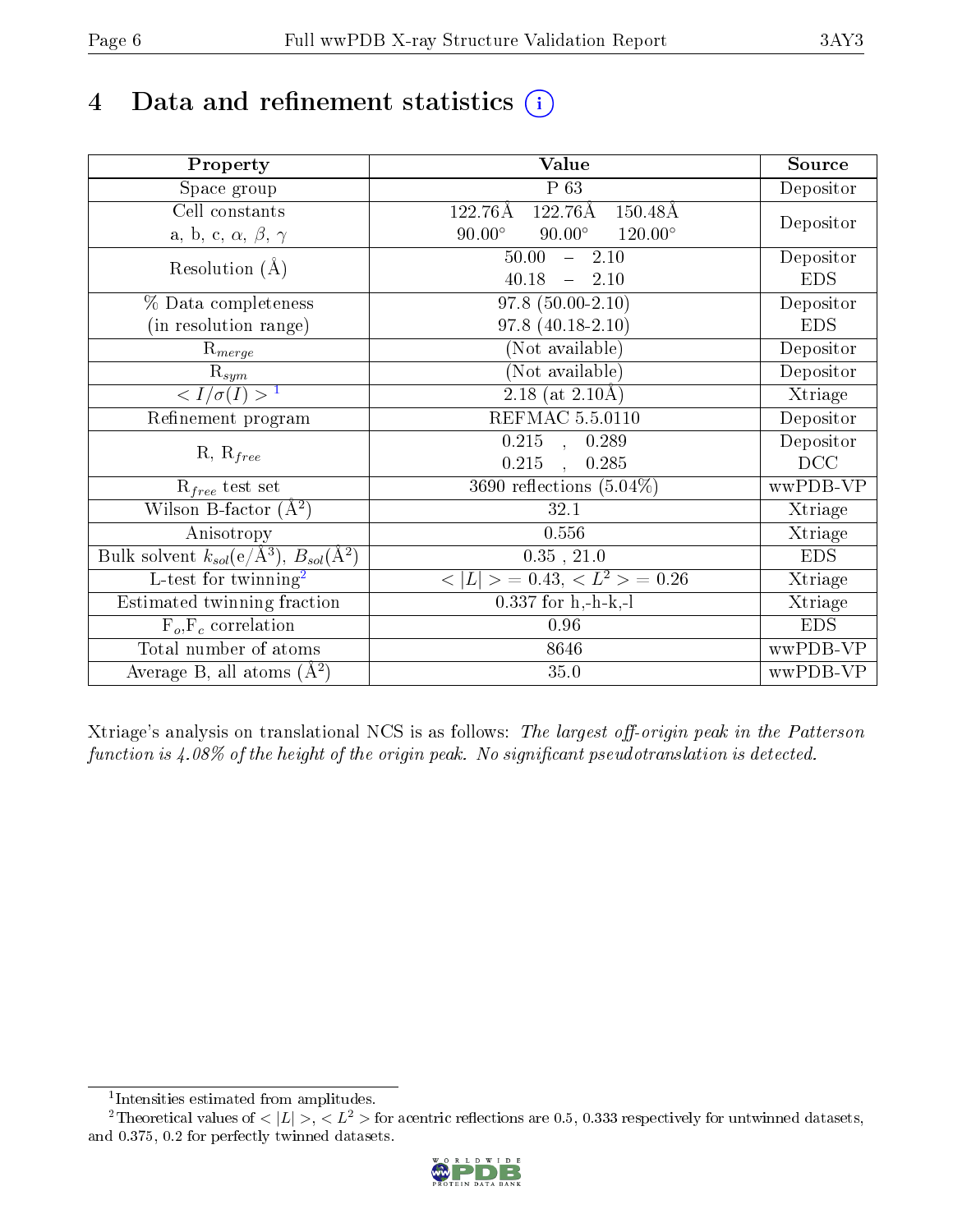# 5 Model quality  $(i)$

# 5.1 Standard geometry (i)

The Z score for a bond length (or angle) is the number of standard deviations the observed value is removed from the expected value. A bond length (or angle) with  $|Z| > 5$  is considered an outlier worth inspection. RMSZ is the root-mean-square of all Z scores of the bond lengths (or angles).

| Mol | Chain |      | <b>Bond lengths</b> | Bond angles |                               |  |
|-----|-------|------|---------------------|-------------|-------------------------------|--|
|     |       | RMSZ | # $ Z >5$           | RMSZ        | $\# Z  > 5$                   |  |
|     |       | 0.96 | $1/2109$ $(0.0\%)$  | 0.88        | $2/2868$ $(0.1\%)$            |  |
|     | В     | 0.99 | $1/2109$ $(0.0\%)$  | 0.92        | $6/2868$ $(0.2\%)$            |  |
|     |       | 0.96 | 0/2109              | 0.89        | $3/2868$ $(0.\overline{1\%)}$ |  |
|     | D     | 1.01 | 0/2109              | 0.93        | $9/2868$ $(0.3\%)$            |  |
| All | АH    | 0.98 | 2/8436<br>$(0.0\%)$ | 0.91        | $20/11472(0.2\%)$             |  |

All (2) bond length outliers are listed below:

| $\operatorname{Mol}$ | $\vert$ Chain $\vert$ Res $\vert$ Type $\vert$ |     |     | Atoms                     |         | Observed( $\AA$ )   Ideal( $\AA$ ) |      |
|----------------------|------------------------------------------------|-----|-----|---------------------------|---------|------------------------------------|------|
|                      |                                                | 203 |     | $TYR$   CD2-CE2           | $-5.54$ |                                    | 1.39 |
|                      |                                                | 203 | TYR | $\mid$ CD1-CE1 $_{\perp}$ | $-5.51$ |                                    | l.39 |

All (20) bond angle outliers are listed below:

| Mol            | Chain         | Res | <b>Type</b> | Atoms                 | Z        | Observed $(°)$ | Ideal $(^\circ)$ |
|----------------|---------------|-----|-------------|-----------------------|----------|----------------|------------------|
| 1              | В             | 190 | $\rm{ARG}$  | $NE-CZ-NH2$           | $-10.81$ | 114.90         | 120.30           |
| 1              | В             | 190 | $\rm{ARG}$  | $NE- CZ-NH1$          | 7.19     | 123.89         | 120.30           |
| $\overline{1}$ | D             | 129 | $\rm{ARG}$  | NE-CZ-NH <sub>2</sub> | $-7.08$  | 116.76         | 120.30           |
| $\overline{1}$ | D             | 129 | $\rm{ARG}$  | $NE- CZ-NH1$          | 6.91     | 123.76         | 120.30           |
| $\overline{1}$ | D             | 104 | $\rm{ARG}$  | NE-CZ-NH1             | 6.55     | 123.58         | 120.30           |
| $\overline{1}$ | $\mathcal{C}$ | 190 | $\rm{ARG}$  | NE-CZ-NH2             | $-6.09$  | 117.26         | 120.30           |
| $\mathbf{1}$   | D             | 190 | $\rm{ARG}$  | $NE- CZ-NH2$          | $-6.00$  | 117.30         | 120.30           |
| 1              | C             | 239 | <b>GLN</b>  | $N$ -CA-C             | $-5.96$  | 94.90          | 111.00           |
| 1              | D             | 119 | $\rm{ARG}$  | $NE$ $CZ$ - $NH2$     | $-5.90$  | 117.35         | 120.30           |
| $\mathbf{1}$   | B             | 129 | $\rm{ARG}$  | NE-CZ-NH <sub>2</sub> | $-5.77$  | 117.42         | 120.30           |
| 1              | D             | 158 | LEU         | $CB-CG-CD2$           | $-5.58$  | 101.50         | 111.00           |
| 1              | А             | 124 | ASP         | $CB-CG-OD2$           | 5.58     | 123.32         | 118.30           |
| 1              | А             | 77  | $\rm{ARG}$  | NE-CZ-NH2             | $-5.50$  | 117.55         | 120.30           |
| $\mathbf{1}$   | С             | 231 | ILE         | $CB-CA-C$             | $-5.48$  | 100.64         | 111.60           |
| 1              | D             | 104 | $\rm{ARG}$  | NE-CZ-NH2             | $-5.46$  | 117.57         | 120.30           |
| 1              | D             | 93  | LEU         | $CA-CB-CG$            | 5.42     | 127.76         | 115.30           |
| $\mathbf{1}$   | B             | 179 | LEU         | $CA-CB-CG$            | 5.32     | 127.54         | 115.30           |
| $\mathbf 1$    | B             | 93  | LEU         | $CA$ -CB-CG           | 5.25     | 127.38         | 115.30           |

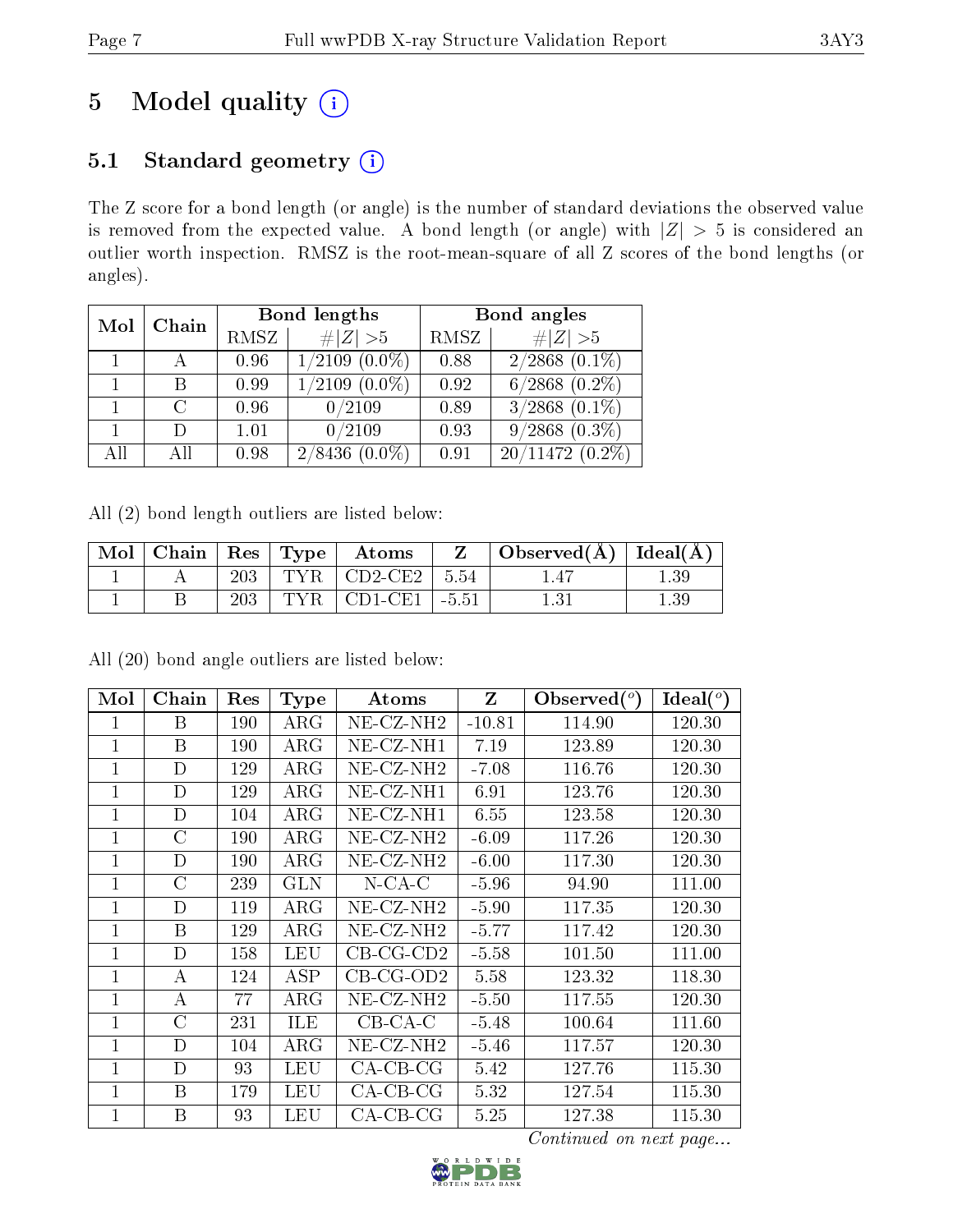Continued from previous page...

| Mol | Chain | $\perp$ Res | $\top$ Type | Atoms             |         | Observed $(°)$ | Ideal $(°)$ |
|-----|-------|-------------|-------------|-------------------|---------|----------------|-------------|
|     |       | 197         | LEU         | $CB-CG-CD2$       | $-5.11$ | 102.31         | 111.00      |
|     |       |             | ${\rm ARG}$ | $NE$ $CZ$ - $NH2$ | $-5.02$ | 117.79         | 120.30      |

There are no chirality outliers.

There are no planarity outliers.

### 5.2 Too-close contacts  $(i)$

In the following table, the Non-H and H(model) columns list the number of non-hydrogen atoms and hydrogen atoms in the chain respectively. The H(added) column lists the number of hydrogen atoms added and optimized by MolProbity. The Clashes column lists the number of clashes within the asymmetric unit, whereas Symm-Clashes lists symmetry related clashes.

| Mol | Chain              |      | $\mid$ Non-H $\mid$ H(model) | H(added) |     | $Clashes$   Symm-Clashes |
|-----|--------------------|------|------------------------------|----------|-----|--------------------------|
|     |                    | 2060 |                              | 1999     | 50  |                          |
|     | В                  | 2060 |                              | 1999     | 56  |                          |
|     | $\left( \ \right)$ | 2060 |                              | 1999     | 52  |                          |
|     |                    | 2060 |                              | 1999     | 67  |                          |
| ച   |                    | 112  |                              |          | ٠,  |                          |
| 2   | В                  | 99   |                              |          |     |                          |
| റ   | C                  | 112  |                              |          |     |                          |
| ച   |                    | 83   |                              |          |     |                          |
|     | АH                 | 8646 |                              | 7996     | 217 |                          |

The all-atom clashscore is defined as the number of clashes found per 1000 atoms (including hydrogen atoms). The all-atom clashscore for this structure is 13.

All (217) close contacts within the same asymmetric unit are listed below, sorted by their clash magnitude.

| Atom-1              | Atom-2               | Interatomic<br>distance $(A)$ | Clash<br>overlap $(A)$ |
|---------------------|----------------------|-------------------------------|------------------------|
| 1:B:106:VAL:HG11    | 1: B: 188: MET:CE    | 1.52                          | 1.37                   |
| 1: D: 119: ARG: HD3 | 1: D:250: VAL:O      | 1.35                          | 1.21                   |
| 1:B:106:VAL:CG1     | 1:B:188:MET:HE1      | 1.73                          | 1.18                   |
| 1:A:8:THR:HG21      | 1: A:69: HIS: CD2    | 1.79                          | 1.17                   |
| 1:B:8:THR:HG21      | 1: B:69: HIS:CD2     | 1.79                          | 1.16                   |
| 1:B:122:ARG:HG2     | 1:B:122:ARG:HH11     | 1.05                          | 1.12                   |
| 1:C:160:ILE:HD12    | 1:C:187:LEU:HD23     | 1.29                          | 1.12                   |
| 1: D: 122: ARG: HG2 | 1: D: 122: ARG: HH11 | 1.05                          | 1.07                   |
| 1: D: 8: THR: HG21  | 1: D:69: HIS: CD2    | 1.91                          | 1.05                   |
| 1:B:8:THR:HG21      | 1:B:69:HIS:HD2       | 1.10                          | 1.02                   |

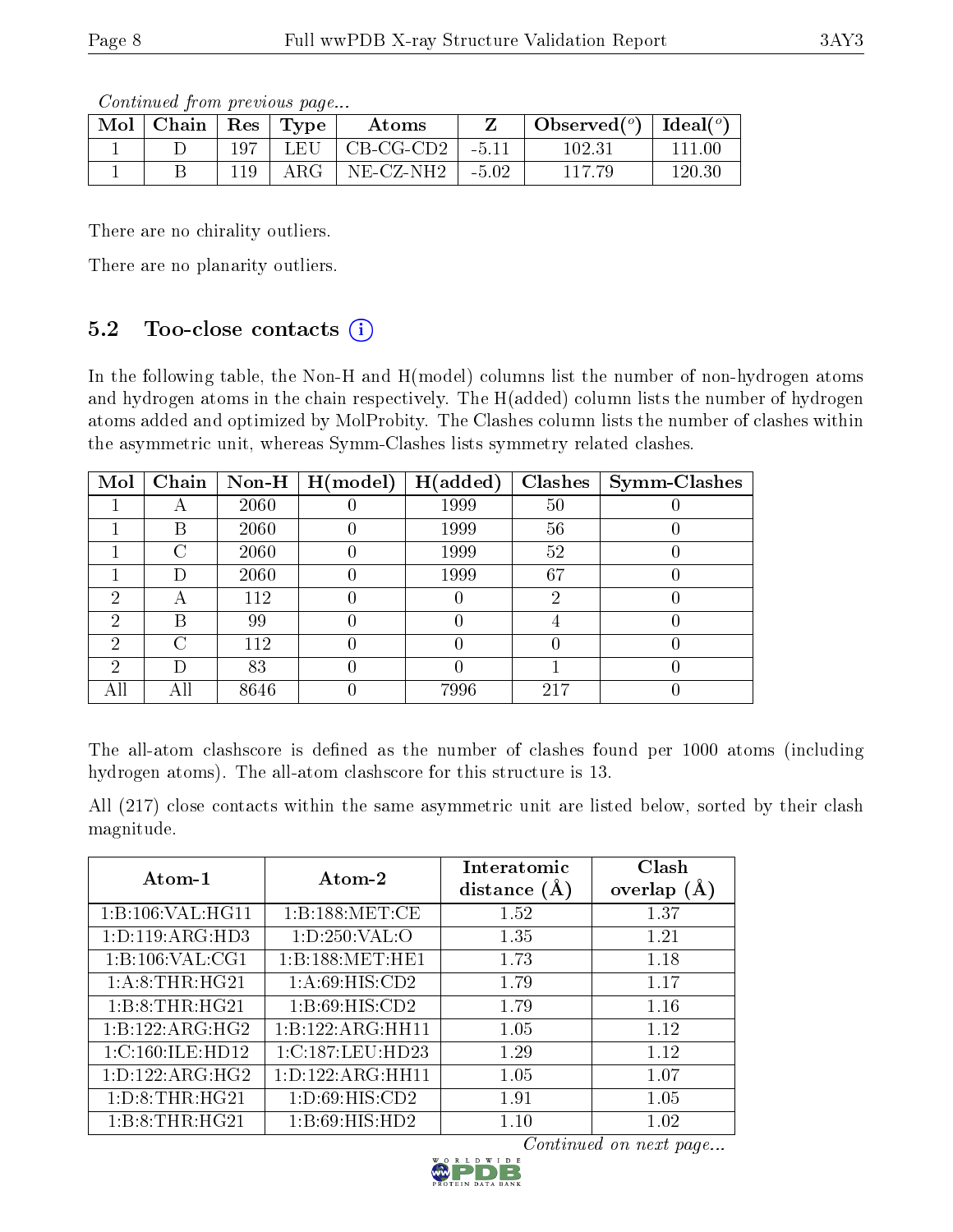| Communaca from previous page |                              | Interatomic    | Clash         |  |
|------------------------------|------------------------------|----------------|---------------|--|
| Atom-1                       | Atom-2                       | distance $(A)$ | overlap $(A)$ |  |
| 1:D:122:ARG:HH11             | 1: D: 122: ARG: CG           | 1.72           | 1.02          |  |
| 1:B:106:VAL:HG11             | 1:B:188:MET:HE1              | 1.02           | 1.01          |  |
| 1: A:8:THR:HG21              | 1: A:69: HIS: HD2            | 1.20           | 0.99          |  |
| 1: D: 8: THR: CG2            | 1: D: 71: GLY: H             | 1.79           | 0.96          |  |
| 1: D: 8: THR: HG22           | 1: D: 71: GLY: H             | 1.31           | 0.96          |  |
| 1:B:106:VAL:HG11             | 1:B:188:MET:HE3              | 1.48           | 0.92          |  |
| 1: D: 18: ILE: HG13          | 1: D: 185: MET:CE            | 2.00           | 0.90          |  |
| 1:B:122:ARG:NH1              | 1:B:122:ARG:HG2              | 1.85           | 0.89          |  |
| 1: D: 119: ARG: CD           | 1:D:250:VAL:O                | $2.20\,$       | 0.88          |  |
| 1:A:55:GLN:HB2               | 2:A:310:HOH:O                | 1.75           | 0.87          |  |
| 1: A:8:THR:HG23              | 1:A:71:GLY:N                 | 1.91           | 0.86          |  |
| 1:B:160:ILE:HD12             | 1:B:187:LEU:HD23             | 1.58           | 0.85          |  |
| 1: A:8:THR:HG23              | 1:A:71:GLY:H                 | 1.39           | 0.85          |  |
| 1:B:122:ARG:CG               | 1:B:122:ARG:HH11             | 1.90           | 0.84          |  |
| 1:C:53:ASP:OD2               | 1:C:56:ALA:HB2               | 1.79           | 0.82          |  |
| 1: D: 122: ARG: HG2          | 1:D:122:ARG:NH1              | 1.87           | 0.80          |  |
| 1:C:247:ASP:HB3              | 1:C:250:VAL:HG13             | 1.62           | 0.80          |  |
| 1:C:160:ILE:HD12             | 1:C:187:LEU:CD2              | 2.12           | 0.79          |  |
| 1:D:18:ILE:HG13              | 1: D: 185: MET: HE3          | 1.65           | 0.76          |  |
| 1: D: 18: ILE: HG13          | 1: D: 185: MET: HE1          | 1.69           | 0.75          |  |
| 1:A:19:ARG:NH1               | 1: A:44: GLU:OE2             | $2.20\,$       | 0.74          |  |
| 1:C:129:ARG:HH21             | $1:D:129:ARG:\overline{NH2}$ | 1.87           | 0.73          |  |
| 1:B:190:ARG:HD3              | 1:B:221:LEU:O                | 1.88           | 0.73          |  |
| 1: D: 8: THR: HG21           | 1: D:69: HIS: HD2            | 1.48           | 0.73          |  |
| 1: A:8:THR:CG2               | 1: A:71: GLY: H              | 2.01           | 0.72          |  |
| 1:C:35:VAL:HG12              | 1:C:36:ASP:H                 | 1.53           | 0.72          |  |
| 1:A:119:ARG:HD3              | 1:A:250:VAL:O                | 1.91           | 0.71          |  |
| 1:C:18:ILE:H <sub>D12</sub>  | 1:C:181:VAL:HG23             | 1.73           | 0.71          |  |
| 1: D: 8: THR: HG22           | 1: D: 71: GLY: N             | 2.06           | 0.70          |  |
| 1:C:190:ARG:HD3              | 1:C:221:LEU:O                | 1.91           | 0.70          |  |
| 1:C:49:CYS:SG                | 1:C:60:LEU:HG                | 2.31           | 0.70          |  |
| 1:B:67:ILE:HG21              | 1:B:93:LEU:HD11              | 1.73           | 0.69          |  |
| 1: A:8:THR:CG2               | 1: A:69: HIS: CD2            | 2.70           | 0.69          |  |
| 1:C:119:ARG:HD3              | 1:C:250:VAL:O                | 1.93           | 0.69          |  |
| 1: D: 8: THR: CG2            | 1: D: 71: GLY:N              | 2.54           | 0.68          |  |
| 1:C:129:ARG:NH2              | 1:D:129:ARG:HH21             | 1.93           | 0.67          |  |
| 1:C:129:ARG:HH21             | 1:D:129:ARG:HH21             | 1.42           | 0.67          |  |
| 1: D: 235: GLU:O             | 1:D:239:GLN:HG3              | 1.94           | 0.67          |  |
| 1: B: 8: THR: HG23           | 1:B:71:GLY:H                 | 1.59           | 0.67          |  |
| 1: D: 107: PHE: CZ           | 1: D: 142: GLY: HA3          | 2.30           | 0.67          |  |
| 1:B:8:THR:CG2                | 1:B:71:GLY:H                 | 2.09           | 0.65          |  |

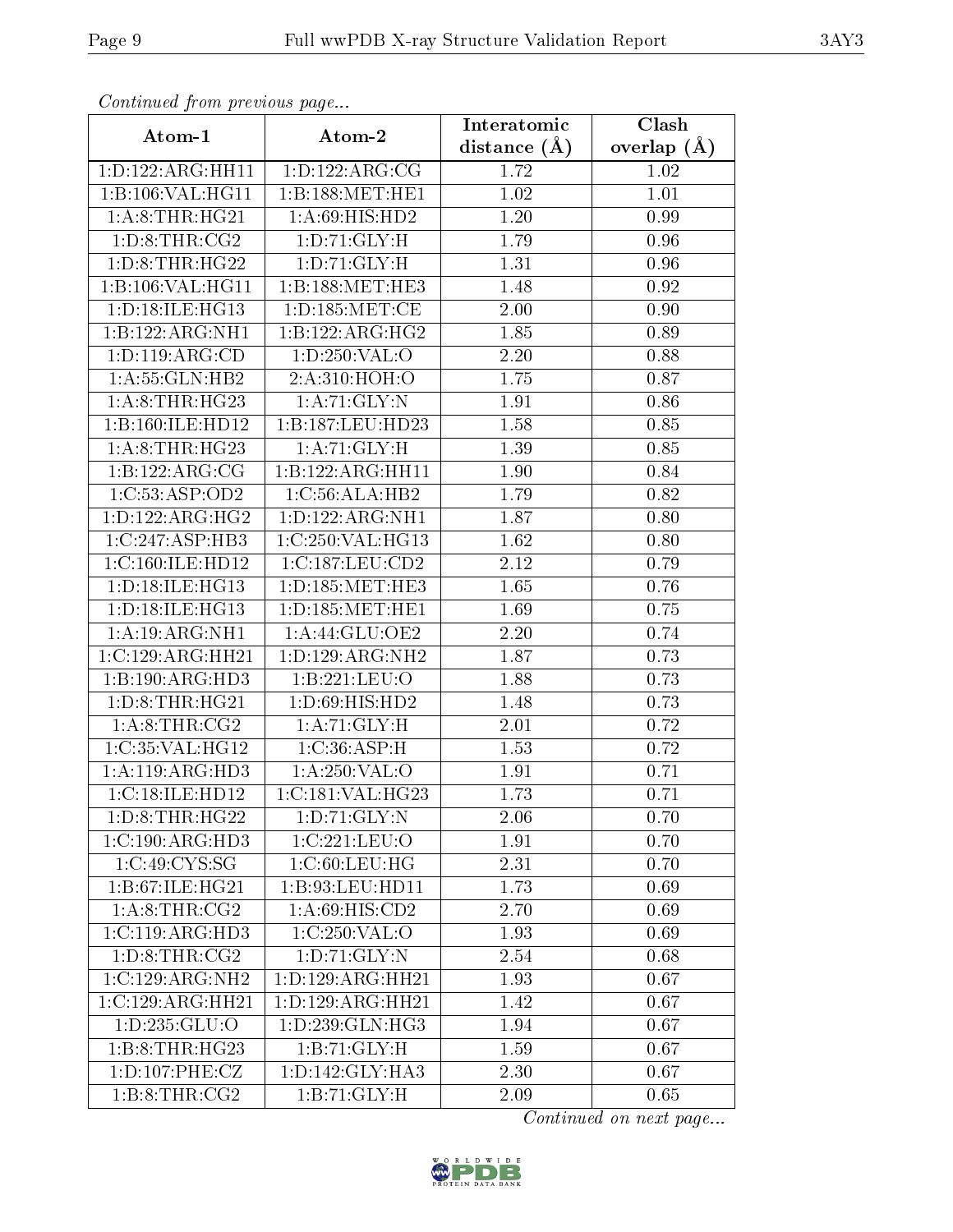| Conningea from previous page       |                     | Interatomic      | Clash         |  |
|------------------------------------|---------------------|------------------|---------------|--|
| Atom-1                             | Atom-2              | distance $(\AA)$ | overlap $(A)$ |  |
| 1:A:190:ARG:HD3                    | 1:A:221:LEU:O       | 1.97             | 0.65          |  |
| 1:B:190:ARG:CD                     | 1:B:221:LEU:O       | 2.46             | 0.63          |  |
| 1:A:119:ARG:CD                     | 1: A:250: VAL:O     | 2.47             | 0.62          |  |
| 1:A:76:GLU:OE1                     | 1:A:76:GLU:HA       | 1.98             | 0.62          |  |
| 1:C:185:MET:HE1                    | 1:C:188:MET:HG3     | 1.81             | 0.62          |  |
| 1:B:8:THR:HG22                     | 1: B:69:HIS:HA      | 1.81             | 0.62          |  |
| 1: D: 35: VAL:HG22                 | 1: D: 36: ASP: N    | 2.15             | 0.62          |  |
| 1: A:6: LEU: HD11                  | 1: A:60:LEU:CD2     | 2.30             | 0.62          |  |
| 1: A:160: ILE: HD12                | 1:A:187:LEU:HD23    | 1.82             | 0.61          |  |
| 1:B:122:ARG:CG                     | 1:B:122:ARG:NH1     | 2.56             | 0.61          |  |
| 1:B:160:ILE:HD12                   | 1:B:187:LEU:CD2     | 2.30             | 0.61          |  |
| 1:C:18:ILE:HG13                    | 1:C:185:MET:CE      | 2.31             | 0.61          |  |
| 1: D: 8: THR: HG23                 | 1: D: 71: GLY: HA3  | 1.82             | 0.60          |  |
| 1:D:37:LEU:HD23                    | 1: D: 46: ILE: HG23 | 1.83             | 0.60          |  |
| 1:A:8:THR:CG2                      | 1:A:69:HIS:HD2      | 2.05             | 0.60          |  |
| 1:A:104:ARG:NH1                    | 1: A: 156: GLU: OE1 | 2.34             | 0.60          |  |
| 1:C:32:SER:OG                      | 1:C:49:CYS:SG       | 2.60             | 0.60          |  |
| 1: D: 50: ASP: C                   | 1: D: 50: ASP: OD1  | 2.39             | 0.60          |  |
| 1:B:78:PRO:HB3                     | 1:B:264:ASP:OD1     | 2.03             | 0.59          |  |
| 1:B:53:ASP:HB3                     | 1:B:56:ALA:HB3      | 1.85             | 0.59          |  |
| 1: A:8:THR:HG22                    | 1: A:69: HIS: HA    | 1.84             | 0.58          |  |
| 1:C:37:LEU:HD12                    | 1:C:46:ILE:HG23     | 1.84             | 0.58          |  |
| 1:C:190:ARG:CD                     | 1:C:221:LEU:O       | 2.52             | 0.58          |  |
| 1:C:18:ILE:HG23                    | 1:C:22:LEU:HD21     | 1.85             | 0.58          |  |
| 1:C:18:ILE:CG1                     | 1:C:185:MET:CE      | 2.81             | 0.58          |  |
| 1:A:129:ARG:HH22                   | 1:A:144:ASP:CG      | 2.07             | 0.58          |  |
| 1:C:53:ASP:OD2                     | 1:C:56:ALA:CB       | 2.51             | 0.58          |  |
| $1: A:82: ILE: \overline{CG2}$     | 1:A:138:SER:HB3     | 2.35             | 0.57          |  |
| 1:A:21:HIS:O                       | 1: A:24:THR:HB      | 2.04             | 0.57          |  |
| 1:B:106:VAL:CG1                    | 1:B:188:MET:CE      | 2.45             | 0.57          |  |
| 1:B:247:ASP:HB3                    | 1:B:250:VAL:HG13    | 1.86             | 0.57          |  |
| 1:A:77:ARG:O                       | 1:A:82:ILE:HD12     | 2.04             | 0.56          |  |
| 1:B:188:MET:CE                     | 1: B: 188: MET: HA  | 2.36             | 0.56          |  |
| $1:C:18:\overline{\text{ILE}:CG1}$ | 1:C:185:MET:HE2     | 2.36             | 0.56          |  |
| 1:A:257:PHE:O                      | 1: B: 152: LYS: NZ  | 2.37             | 0.56          |  |
| 1:C:140:CYS:HB3                    | 1: D: 144: ASP: OD2 | 2.04             | 0.56          |  |
| 1:B:119:ARG:NH2                    | 2:B:309:HOH:O       | 2.37             | 0.56          |  |
| 1: B:8: THR:CG2                    | 1: B:69: HIS:CD2    | 2.73             | 0.55          |  |
| $1:C:86:ASN:H\overline{B3}$        | 1:C:138:SER:HB2     | 1.89             | 0.55          |  |
| 1:B:107:PHE:CZ                     | 1:B:142:GLY:HA3     | 2.41             | 0.55          |  |
| 1:D:76:GLU:OE1                     | 1: D: 134: LEU: HB2 | 2.06             | 0.55          |  |

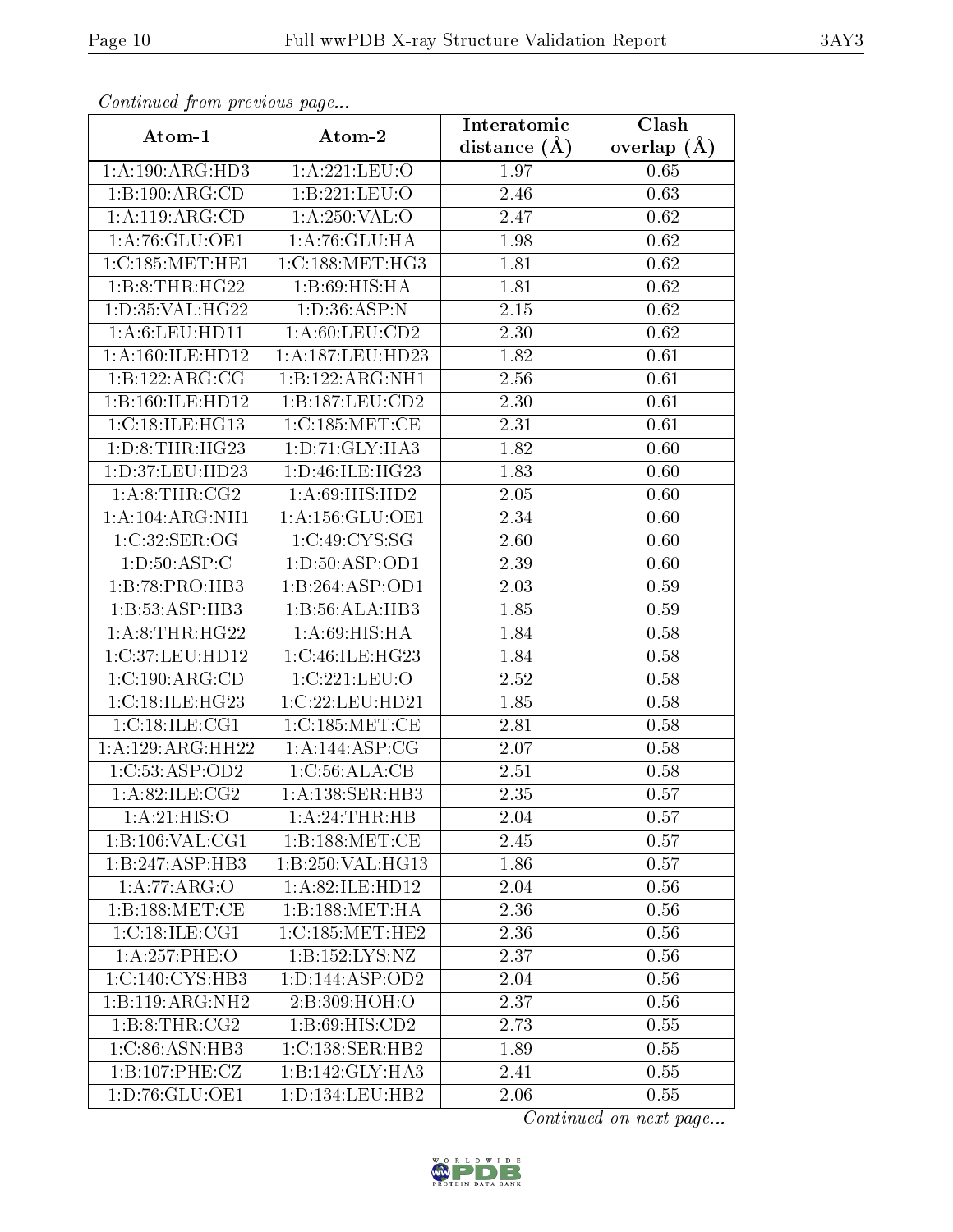| Continuea from previous page         |                       | Interatomic    | Clash           |
|--------------------------------------|-----------------------|----------------|-----------------|
| Atom-1                               | Atom-2                | distance $(A)$ | overlap $(\AA)$ |
| 1: A:6: LEU: HD11                    | 1:A:60:LEU:HD21       | 1.89           | 0.55            |
| 1:D:122:ARG:NH1                      | 1: D: 122: ARG: CG    | 2.45           | 0.55            |
| 1: D: 18: ILE: HG23                  | 1: D: 22: LEU: HD21   | 1.89           | 0.55            |
| 1: D: 18: ILE: CG1                   | 1: D: 185: MET: HE3   | 2.36           | 0.55            |
| 1:D:233:ARG:O                        | 1: D: 237: GLU: HG3   | 2.07           | 0.54            |
| 1: A:8:THR:HG23                      | 1: A:71: GLY:CA       | 2.38           | 0.54            |
| 1:A:122:ARG:HH11                     | 1:A:122:ARG:HG3       | 1.73           | 0.54            |
| 1:B:8:THR:HG23                       | 1:B:71:GLY:N          | 2.23           | 0.53            |
| 1:B:124:ASP:HB2                      | 2:B:296:HOH:O         | 2.08           | 0.53            |
| 1: D:35: VAL:CG2                     | 1: D: 36: ASP:H       | 2.20           | 0.53            |
| 1: A:126: GLU:OE2                    | 1:A:217:LYS:HD3       | 2.09           | 0.53            |
| 1: D: 35: VAL:HG22                   | 1: D: 36: ASP:H       | 1.73           | 0.53            |
| 1:A:182:ASP:O                        | 1: A: 186: ARG: HG3   | 2.09           | 0.53            |
| 1: D: 35: VAL: CG2                   | 1: D: 36: ASP: N      | 2.73           | 0.52            |
| 1:B:123:ILE:HD11                     | 1:B:213:TRP:HD1       | 1.74           | 0.52            |
| $1:\overline{A}:158:\text{LEU}:HD22$ | 1:A:191:ALA:HB2       | 1.91           | 0.52            |
| 1:B:123:ILE:HD11                     | 1:B:213:TRP:CD1       | 2.45           | 0.52            |
| 1:B:229:SER:O                        | 1:B:232:TRP:HD1       | 1.92           | 0.52            |
| 1:C:129:ARG:HH22                     | 1:C:144:ASP:CG        | 2.14           | $0.51\,$        |
| 1: D: 18: ILE: CG1                   | 1: D: 185: MET: CE    | 2.83           | 0.51            |
| 1:C:144:ASP:OD2                      | 1: D: 140: CYS: HB3   | 2.10           | 0.51            |
| 1:C:129:ARG:NH2                      | 1:D:129:ARG:NH2       | 2.55           | 0.51            |
| 1:B:129:ARG:NH1                      | 2:B:313:HOH:O         | 2.43           | 0.51            |
| 1:B:2:LEU:HD22                       | 1:B:65:ASP:HB3        | 1.93           | 0.51            |
| 1:A:ARG:H                            | 1:A:65:ASP:HB2        | 1.75           | 0.51            |
| 1:A:3:ASN:N                          | 1:A:65:ASP:OD2        | 2.30           | 0.51            |
| 1:B:106:VAL:HG13                     | 1:B:188:MET:HE1       | 1.83           | 0.51            |
| 1: A:232:TRP:O                       | 1:A:236:ILE:HG12      | 2.11           | 0.50            |
| 1:B:18:ILE:HD11                      | 1:B:70:LEU:HDI1       | 1.93           | 0.50            |
| 1:C:150:TYR:CE1                      | 1:C:198:GLY:HA2       | 2.46           | 0.50            |
| 1: A:6: LEU: CD1                     | 1: A:60: LEU:HD22     | 2.41           | 0.50            |
| 1:C:80:ASN:O                         | 1:C:84:GLN:HG2        | 2.11           | 0.50            |
| 1:C:21:HIS:O                         | $1:C:24$ : THR: HB    | 2.11           | 0.50            |
| 1:D:182:ASP:O                        | 1: D: 186: ARG: HG3   | 2.12           | 0.50            |
| 1: D: 190: ARG: HD3                  | $1: D: 221:$ LEU: $O$ | 2.12           | 0.50            |
| 1:A:6:LEU:HD11                       | 1: A:60: LEU:HD22     | 1.94           | 0.49            |
| 1:C:91:TYR:HA                        | 1:C:145:LEU:HD21      | 1.95           | 0.49            |
| 1:A:174:MET:HA                       | 1: A:177:THR:OG1      | 2.13           | 0.49            |
| 1:C:122:ARG:HH11                     | 1:C:122:ARG:HG2       | 1.77           | 0.49            |
| 1:D:243:ILE:O                        | 1: D: 245: PRO: HD3   | 2.13           | 0.49            |
| 1:B:206:SER:HB3                      | 1:B:227:ASP:O         | 2.13           | 0.48            |

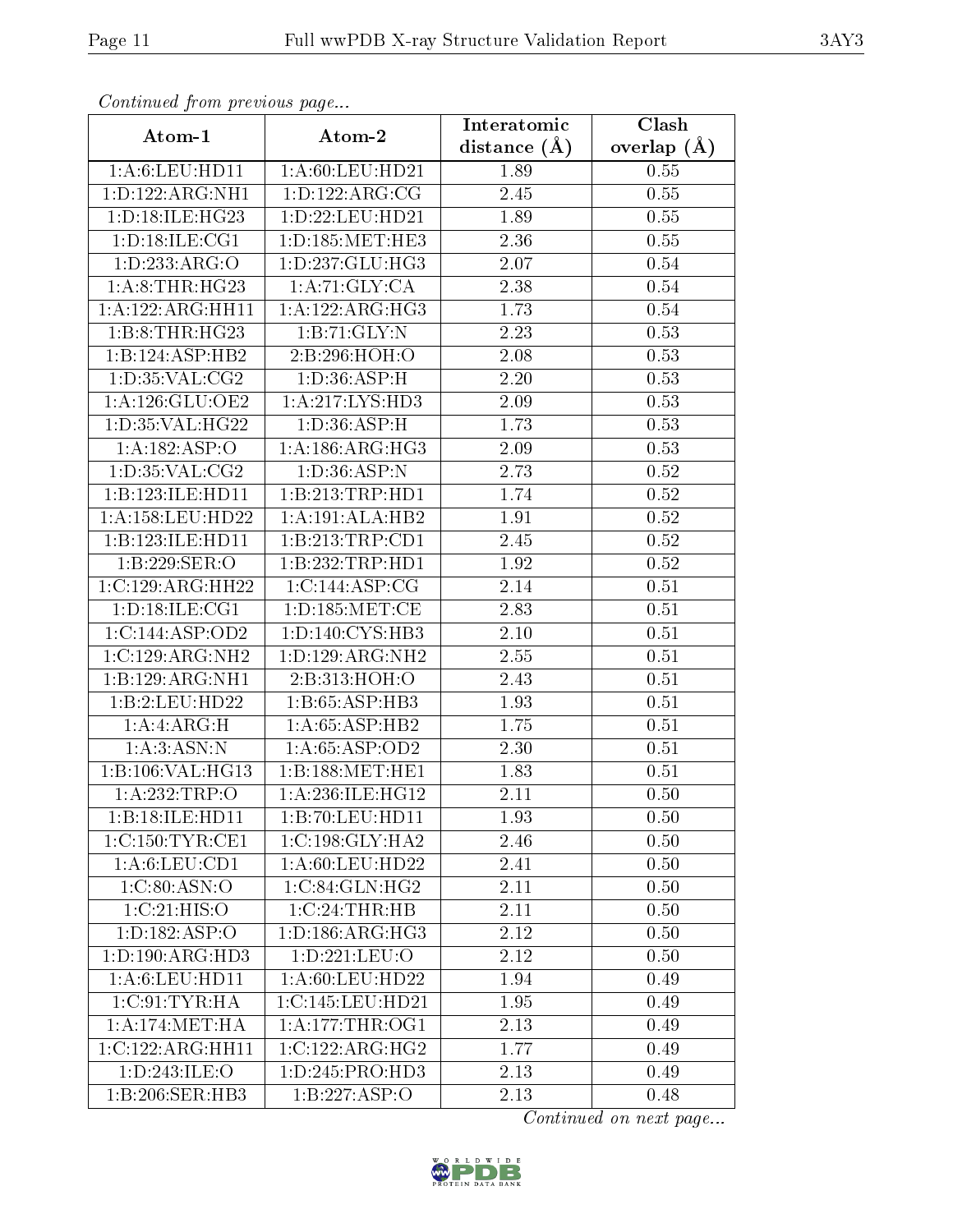| Comunaca jiom previous page           |                     | Interatomic       | Clash           |
|---------------------------------------|---------------------|-------------------|-----------------|
| Atom-1                                | Atom-2              | distance $(A)$    | overlap $(\AA)$ |
| 1: D: 8: THR: HG23                    | 1: D: 71: GLY: CA   | 2.43              | 0.48            |
| 1:C:18:IE:HG12                        | 1:C:185:MET:CE      | $\overline{2}.43$ | 0.48            |
| 1:D:205:ALA:HB2                       | 1: D: 213: TRP: CZ3 | 2.49              | 0.48            |
| 1:C:119:ARG:CD                        | 1:C:250:VAL:O       | 2.61              | 0.48            |
| 1: C: 114: ILE: HD13                  | 1:C:123:ILE:HD11    | 1.96              | 0.47            |
| 1:D:4:ARG:H                           | 1: D: 65: ASP: HB2  | 1.79              | 0.47            |
| 1:C:173:ARG:HG3                       | 1:C:212:TRP:HH2     | 1.79              | 0.47            |
| 1:C:6:LEU:HD21                        | 1:C:60:LEU:HD13     | 1.96              | 0.47            |
| 1: D: 150: TYR: CE1                   | 1: D: 198: GLY: HA2 | 2.49              | 0.47            |
| 1: A:224:VAL:                         | 1: A:226: GLN:NE2   | 2.45              | 0.47            |
| 1:B:8:THR:HG22                        | 1:B:70:LEU:N        | 2.30              | 0.47            |
| 1:C:229:SER:O                         | 1:C:232:TRP:HD1     | 1.97              | 0.47            |
| 1:C:72:GLY:HA2                        | 1:C:85:ALA:HB1      | 1.96              | 0.47            |
| 1:B:119:ARG:HD2                       | 1:B:250:VAL:O       | 2.15              | 0.46            |
| 1: D: 19: ARG: HB3                    | 1:D:20:PRO:HD3      | 1.98              | 0.46            |
| 1: D: 14: VAL: O                      | 1:D:18:ILE:HB       | 2.16              | 0.46            |
| 1:A:122:ARG:NH1                       | 1:A:122:ARG:HG3     | 2.30              | 0.46            |
| 1: D: 91: TYR: HA                     | 1:D:145:LEU:HD21    | 1.98              | 0.46            |
| 1:C:185:MET:HE1                       | 1:C:188:MET:CG      | 2.46              | 0.45            |
| 1: B:8: THR:CG2                       | 1: B:69: HIS: HA    | 2.44              | 0.45            |
| 1:C:83:LEU:O                          | 1:C:88:ILE:HG13     | 2.17              | 0.45            |
| 1: D:96: ALA: HA                      | 2:D:312:HOH:O       | 2.16              | 0.45            |
| 1: D: 9: GLY: HA3                     | 1: D: 71: GLY: HA2  | 1.99              | 0.45            |
| 1:B:172:ALA:O                         | 1:B:175:MET:HB2     | 2.17              | 0.45            |
| 1:C:18:IE:HG12                        | 1:C:185:MET:HE2     | 1.98              | 0.45            |
| 1: A: 150: TYR: CE1                   | 1: A: 198: GLY: HA2 | 2.52              | 0.45            |
| 1:C:244:ASP:HB3                       | 1:C:247:ASP:HB2     | 1.99              | 0.45            |
| 1:B:181:VAL:HG12                      | 2:B:292:HOH:O       | 2.16              | 0.45            |
| 1: D: 129: ARG: HH22                  | 1: D: 144: ASP: CG  | 2.19              | 0.44            |
| 1:A:119:ARG:NH2                       | 2:A:311:HOH:O       | 2.49              | 0.44            |
| 1:B:104:ARG:HD3                       | 1:B:156:GLU:OE1     | 2.17              | 0.44            |
| 1: D: 24: THR: HG22                   | 1: D: 25: LEU: HD23 | 1.98              | 0.44            |
| 1: A: 185: MET: HE2                   | 1: A: 188: MET:HG3  | 1.98              | 0.44            |
| 1:B:77:ARG:O                          | 1:B:82:ILE:HD12     | 2.18              | 0.44            |
| 1: D:62: LYS: HG2                     | 1:D:63:ASP:OD2      | 2.17              | 0.44            |
| 1:C:4:ARG:H                           | 1:C:65:ASP:HB2      | 1.82              | 0.44            |
| 1:C:76:GLU:OE1                        | 1:C:76:GLU:HA       | 2.17              | 0.44            |
| $1:B:104:A\overline{\mathrm{RG:HD2}}$ | 1:B:156:GLU:HB2     | 1.98              | 0.44            |
| 1: B: 8: THR: HG22                    | 1:B:70:LEU:H        | 1.82              | 0.44            |
| 1:B:4:ARG:HA                          | 1:B:28:GLU:O        | 2.18              | 0.43            |
| 1: D:62: LYS: HB2                     | 1: D:62: LYS: HE3   | 1.87              | 0.43            |

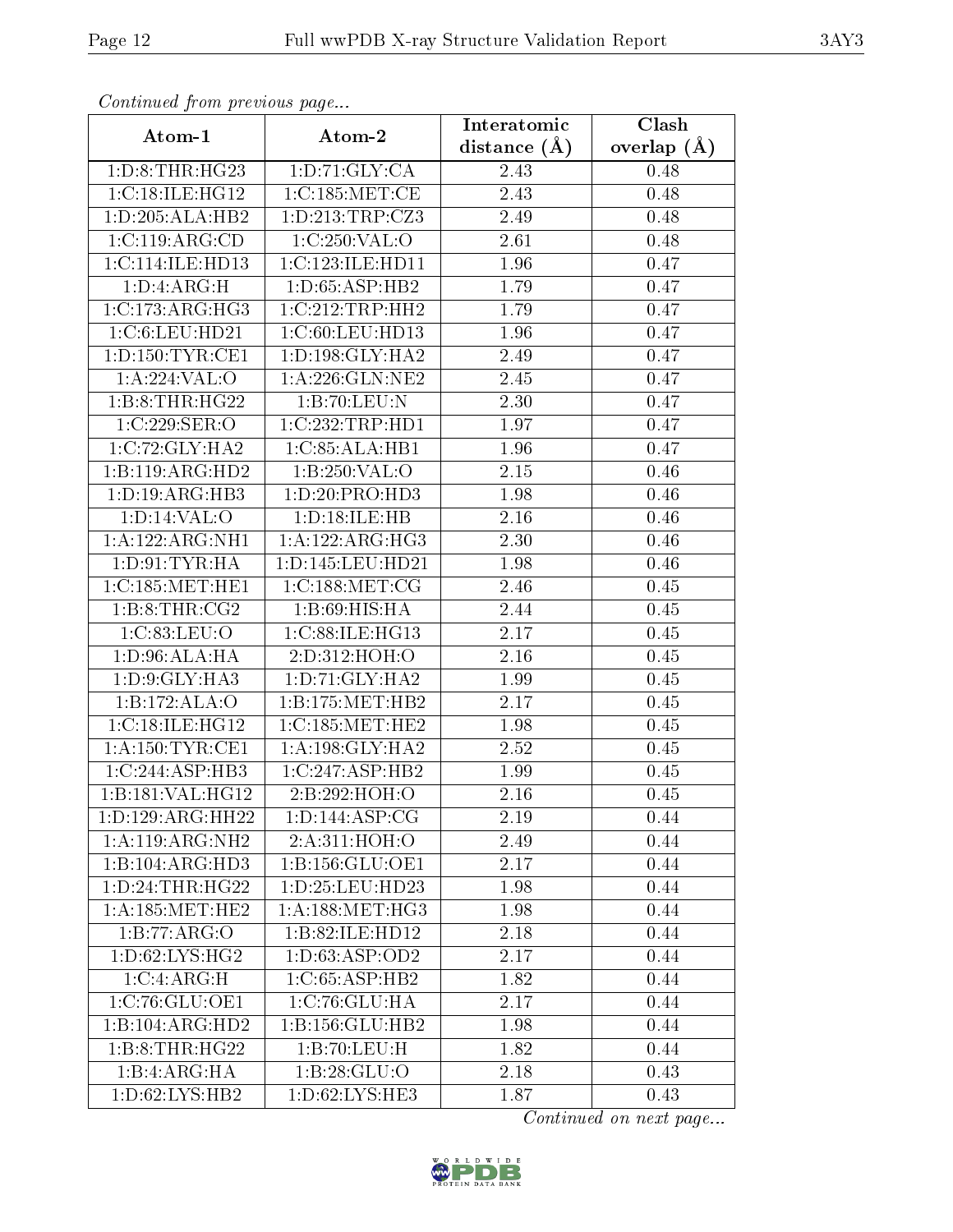| Continuati pont previous page         |                      | Interatomic      | Clash           |  |
|---------------------------------------|----------------------|------------------|-----------------|--|
| Atom-1                                | Atom-2               | distance $(\AA)$ | overlap $(\AA)$ |  |
| 1:B:73:VAL:HG21                       | 1:B:82:ILE:HG13      | 1.99             | 0.43            |  |
| 1:D:36:ASP:OD1                        | 1: D: 38: GLY:N      | 2.51             | 0.43            |  |
| 1: D: 8: THR: HG23                    | 1: D: 71: GLY: N     | 2.33             | 0.43            |  |
| 1: A:6: LEU: CD1                      | 1: A:60:LEU:CD2      | 2.96             | 0.43            |  |
| $1:B:61:V\overline{\mathrm{AL:HG13}}$ | 1:B:67:ILE:HD11      | 2.01             | 0.43            |  |
| 1: D: 160: ILE: HD12                  | 1:D:187:LEU:HD23     | 1.99             | 0.43            |  |
| 1: D: 8: THR: HG22                    | 1:D:70:LEU:N         | 2.34             | 0.42            |  |
| 1:C:18:ILE:CG1                        | 1:C:185:MET:HE3      | 2.49             | 0.42            |  |
| 1:C:8:THR:OG1                         | 1:C:69:HIS:HD2       | 2.02             | 0.42            |  |
| 1:D:231:ILE:HD13                      | 1:D:232:TRP:N        | 2.35             | 0.42            |  |
| 1:D:205:ALA:HB2                       | 1: D: 213: TRP: HZ3  | 1.84             | 0.42            |  |
| 1:A:262:HIS:O                         | 1: A:265: ASP:HB2    | 2.20             | 0.42            |  |
| 1:B:98:ARG:HD2                        | 1:B:153:PHE:CD1      | 2.54             | 0.42            |  |
| 1: D: 4: ARG: O                       | 1: D: 65: ASP: N     | 2.47             | 0.42            |  |
| 1: D: 3: ASN: N                       | 1:D:65:ASP:OD2       | 2.35             | 0.42            |  |
| 1:D:139:LYS:O                         | 1:D:143:GLU:HG3      | 2.20             | 0.42            |  |
| 1:B:31:LEU:CD1                        | 1:B:44:GLU:HG3       | 2.50             | 0.42            |  |
| 1: A:98: ARG: HA                      | 1: A: 155: ILE: HD11 | 2.01             | 0.42            |  |
| 1:B:31:LEU:HD12                       | 1:B:44:GLU:HG3       | 2.00             | 0.42            |  |
| 1: A:65:ASP:O                         | 1: A: 103: PRO:CB    | 2.68             | 0.41            |  |
| 1:B:113:THR:HB                        | 1:B:129:ARG:HD2      | 2.02             | 0.41            |  |
| 1:A:169:PRO:HD2                       | 1: A:232:TRP:CD1     | 2.56             | 0.41            |  |
| 1:C:181:VAL:HG13                      | 1:C:182:ASP:N        | 2.35             | 0.41            |  |
| 1: D: 189: LYS: HD2                   | 1:D:193:VAL:HG11     | 2.02             | 0.41            |  |
| 1:C:40:ALA:HB2                        | 1:C:46:ILE:HD12      | 2.02             | 0.41            |  |
| 1:A:82:ILE:HG21                       | 1: A: 138: SER: HB3  | 2.02             | 0.41            |  |
| 1: A:116: TYR: CE1                    | 1:A:258:VAL:HG13     | 2.56             | 0.41            |  |
| 1:B:169:PRO:HD2                       | 1:B:232:TRP:CD1      | 2.55             | 0.41            |  |
| 1:C:152:LYS:HG2                       | 1:C:153:PHE:CE1      | 2.55             | 0.41            |  |
| 1: D: 76: GLU: O                      | 1: D: 77: ARG: HG2   | 2.20             | 0.41            |  |
| 1:A:78:PRO:O                          | 1:A:79:TRP:C         | 2.56             | 0.41            |  |
| 1:D:137:LEU:O                         | 1: D: 140: CYS: HB2  | 2.21             | 0.41            |  |
| 1: D: 190: ARG: HD2                   | 1: D: 222: GLY:O     | 2.20             | 0.41            |  |
| 1:A:119:ARG:HD2                       | 1:A:250:VAL:O        | 2.21             | 0.41            |  |
| 1:C:82:ILE:HG23                       | 1:C:138:SER:HB3      | 2.02             | 0.41            |  |
| 1:C:18:IE:HG13                        | 1:C:185:MET:HE2      | 2.00             | 0.41            |  |
| 1:A:152:LYS:NZ                        | 1:B:257:PHE:O        | 2.50             | 0.41            |  |
| 1:C:234:GLU:HG3                       | 1:C:235:GLU:N        | 2.35             | 0.41            |  |
| 1:D:2:LEU:HD11                        | 1: D: 192: PHE: CG   | 2.56             | 0.41            |  |
| 1: A:72: GLY:HA2                      | 1:A:85:ALA:HB1       | 2.04             | 0.40            |  |
| 1:B:207:ALA:N                         | 1:B:227:ASP:O        | 2.52             | 0.40            |  |

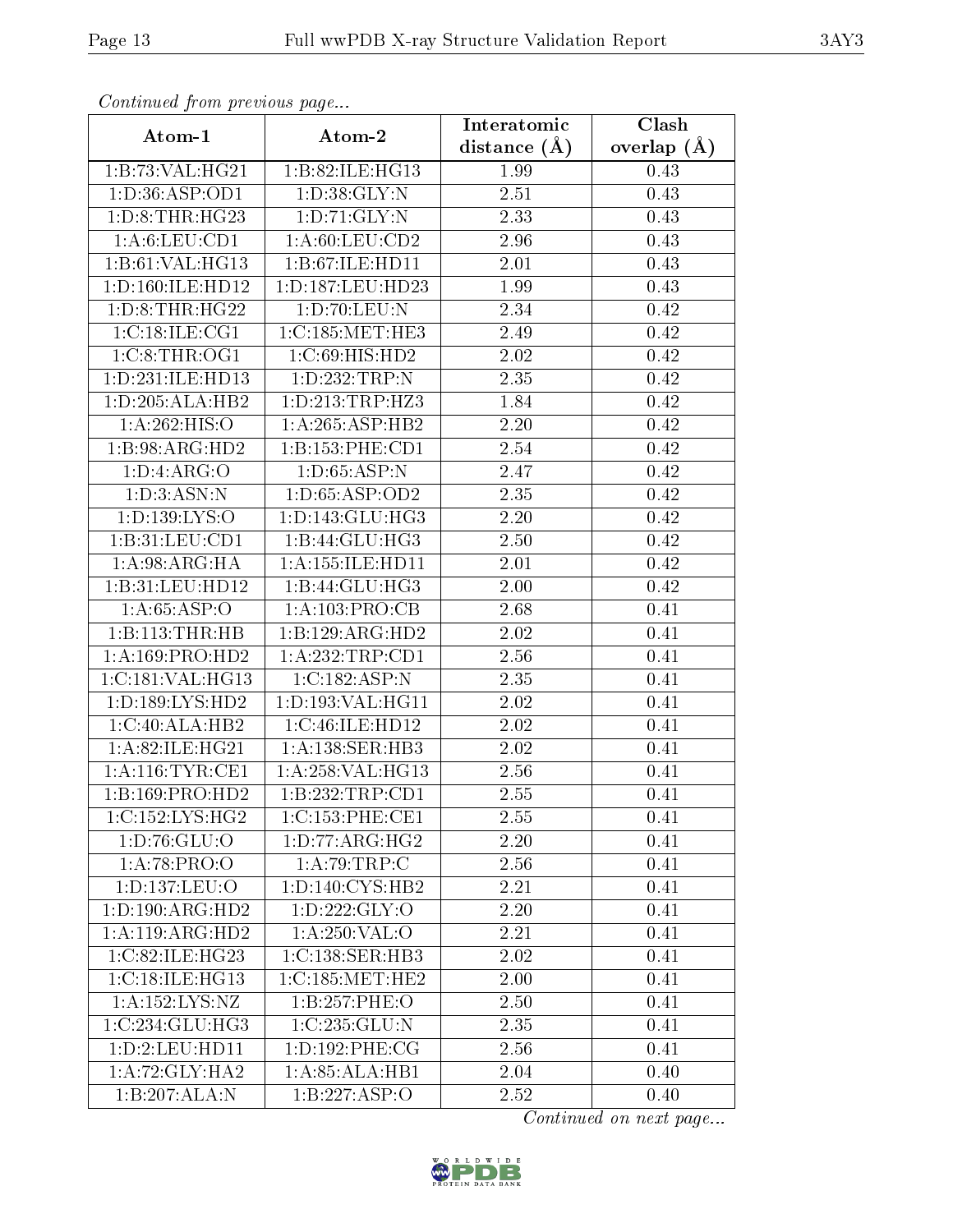| Atom-1                                        | Atom-2             | Interatomic<br>distance $(A)$ | Clash<br>overlap $(A)$ |
|-----------------------------------------------|--------------------|-------------------------------|------------------------|
| 1: D: 234: GLU: O                             | 1:D:235:GLU:C      | 2.57                          | 0.40                   |
| $1 \cdot D \cdot 243 \cdot H \cdot F \cdot O$ | 1: D: 245: PRO: CD | 2.70                          | 1.40                   |

There are no symmetry-related clashes.

### 5.3 Torsion angles  $(i)$

#### 5.3.1 Protein backbone  $(i)$

In the following table, the Percentiles column shows the percent Ramachandran outliers of the chain as a percentile score with respect to all X-ray entries followed by that with respect to entries of similar resolution.

The Analysed column shows the number of residues for which the backbone conformation was analysed, and the total number of residues.

| Mol | Chain   | Analysed          | Favoured   | Allowed   | Outliers | Percentiles |         |
|-----|---------|-------------------|------------|-----------|----------|-------------|---------|
|     | А       | $264/267$ (99%)   | 256 (97%)  | $8(3\%)$  |          | 100         | $100$ . |
|     | B.      | $264/267$ (99%)   | 257 (97%)  | 7(3%)     |          | 100         | 100     |
|     | $\rm C$ | $264/267$ (99%)   | 254 (96%)  | $10(4\%)$ | 0        | 100         | 100     |
|     | D       | $264/267$ (99%)   | 255 (97%)  | $9(3\%)$  |          | 100         | 100     |
| All | All     | $1056/1068$ (99%) | 1022 (97%) | 34 $(3%)$ |          | 100         | 100     |

There are no Ramachandran outliers to report.

#### 5.3.2 Protein sidechains  $(i)$

In the following table, the Percentiles column shows the percent sidechain outliers of the chain as a percentile score with respect to all X-ray entries followed by that with respect to entries of similar resolution.

The Analysed column shows the number of residues for which the sidechain conformation was analysed, and the total number of residues.

| Mol | Chain  | Analysed          | Rotameric   Outliers |            | Percentiles     |                 |
|-----|--------|-------------------|----------------------|------------|-----------------|-----------------|
|     |        | $215/216$ (100%)  | $202(94\%)$          | 13 $(6\%)$ | 19 <sup>°</sup> | 16 <sup>°</sup> |
|     |        | $215/216$ (100%)  | 199(93%)             | 16 $(7%)$  | 13              | 10              |
|     | $\cap$ | $215/216$ (100\%) | 200(93%)             | 15(7%)     | 15 <sub>1</sub> | 12              |

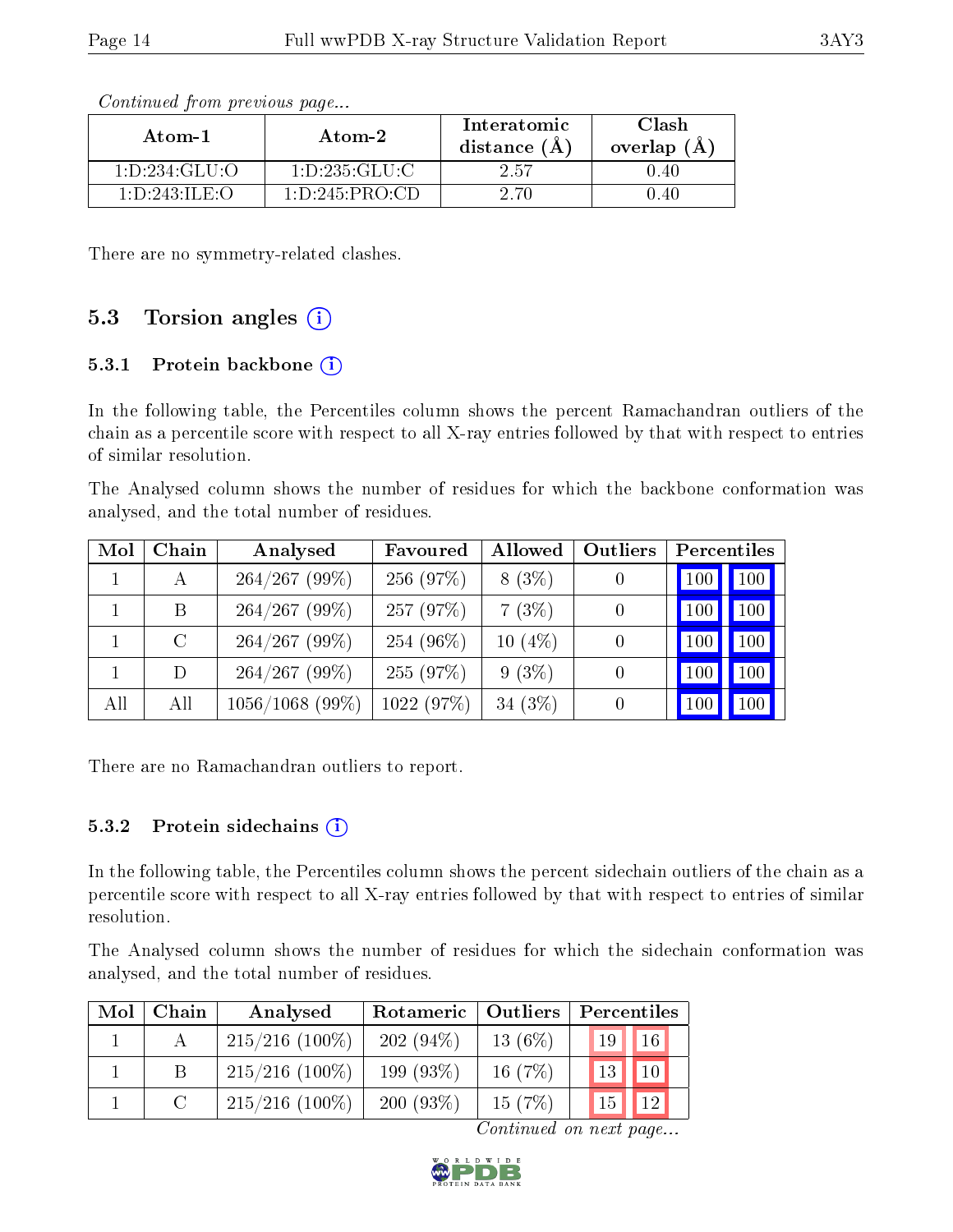Continued from previous page...

| Mol | Chain | Analysed          | Rotameric   Outliers   Percentiles |         |    |          |
|-----|-------|-------------------|------------------------------------|---------|----|----------|
|     |       | $215/216$ (100\%) | $201(94\%)$                        | 14 (6%) | 17 | $^114$ ) |
| All | All   | $860/864$ (100%)  | 802 (93%)                          | 58 (7%) | 16 | 13       |

All (58) residues with a non-rotameric sidechain are listed below:

| Mol            | Chain                                                                                                | Res              | <b>Type</b>             |
|----------------|------------------------------------------------------------------------------------------------------|------------------|-------------------------|
| $\overline{1}$ | $\overline{A}$                                                                                       | $\overline{24}$  | THR                     |
| $\mathbf{1}$   | $\boldsymbol{A}$                                                                                     | $\overline{35}$  | <b>VAL</b>              |
| $\overline{1}$ | $\overline{A}$                                                                                       | $\overline{36}$  | $\overline{\text{ASP}}$ |
| $\overline{1}$ | $\overline{A}$                                                                                       | 41               | $\overline{\text{GLU}}$ |
| $\overline{1}$ | $\overline{A}$                                                                                       | $\overline{51}$  | LEU                     |
| $\overline{1}$ | $\overline{A}$                                                                                       | 60               | LEU                     |
| $\overline{1}$ | $\overline{A}$                                                                                       | 62               | $\overline{\text{LYS}}$ |
| $\overline{1}$ | $\overline{A}$                                                                                       | 104              | $\overline{\rm{ARG}}$   |
| $\mathbf{1}$   | $\overline{A}$                                                                                       | 106              | $\overline{\text{VAL}}$ |
| $\overline{1}$ | $\frac{\overline{A}}{A}$                                                                             | <b>119</b>       | $\overline{\rm{ARG}}$   |
| $\mathbf{1}$   |                                                                                                      | 231              | ILE                     |
| $\overline{1}$ | $\overline{A}$                                                                                       | 242              | $\overline{\text{GLU}}$ |
| $\overline{1}$ | $\overline{A}$                                                                                       | 246              | $\overline{\text{ASP}}$ |
| $\mathbf{1}$   | $\overline{B}$                                                                                       | 8                | <b>THR</b>              |
| $\mathbf{1}$   | $\overline{\mathbf{B}}$                                                                              | $\overline{28}$  | $\overline{\text{GLU}}$ |
| $\overline{1}$ | $\overline{\mathrm{B}}$                                                                              | 44               | $\overline{\text{GLU}}$ |
| $\overline{1}$ | B                                                                                                    | $\overline{51}$  | LEU                     |
| $\overline{1}$ | $\overline{\mathrm{B}}$                                                                              | $\overline{60}$  | LEU                     |
| $\mathbf{1}$   | B                                                                                                    | 65               | $\overline{\text{ASP}}$ |
| $\overline{1}$ | $\overline{\mathrm{B}}$                                                                              | $\overline{93}$  | $\overline{\text{LEU}}$ |
| $\mathbf{1}$   | Β                                                                                                    | $10\overline{6}$ | <b>VAL</b>              |
| $\overline{1}$ | $\overline{\mathrm{B}}$                                                                              | <b>119</b>       | $\overline{\rm{ARG}}$   |
| $\overline{1}$ | $\overline{B}$                                                                                       | 122              | $\overline{\rm{ARG}}$   |
| $\mathbf 1$    | $\overline{B}$                                                                                       | 123              | $\overline{\text{ILE}}$ |
| $\overline{1}$ | $\overline{\mathrm{B}}$                                                                              | 168              | $\overline{\text{LYS}}$ |
| $\overline{1}$ | B                                                                                                    | 181              | $\overline{\text{VAL}}$ |
| $\overline{1}$ | $\overline{\mathrm{B}}$                                                                              | 189              | $\overline{\text{LYS}}$ |
| $\mathbf{1}$   | $\overline{\mathrm{B}}$                                                                              | 232              | TRP                     |
| $\mathbf{1}$   | B                                                                                                    | 250              | $\overline{\text{VAL}}$ |
| 1              | $\rm{C}$                                                                                             | 1                | MET                     |
| $\mathbf{1}$   | $\frac{\overline{\text{C}}}{\overline{\text{C}}}}$ $\frac{\overline{\text{C}}}{\overline{\text{C}}}$ | 8                | <b>THR</b>              |
| $\mathbf{1}$   |                                                                                                      | $18\,$           | <b>ILE</b>              |
| $\mathbf{1}$   |                                                                                                      | 28               | $\overline{GLU}$        |
| $\mathbf 1$    |                                                                                                      | 49               | $\overline{\text{CYS}}$ |
| $\mathbf 1$    |                                                                                                      | $\overline{51}$  | $\overline{\text{LEU}}$ |
| $\mathbf 1$    | $\overline{\overline{\rm C}}$                                                                        | 60               | LEU                     |

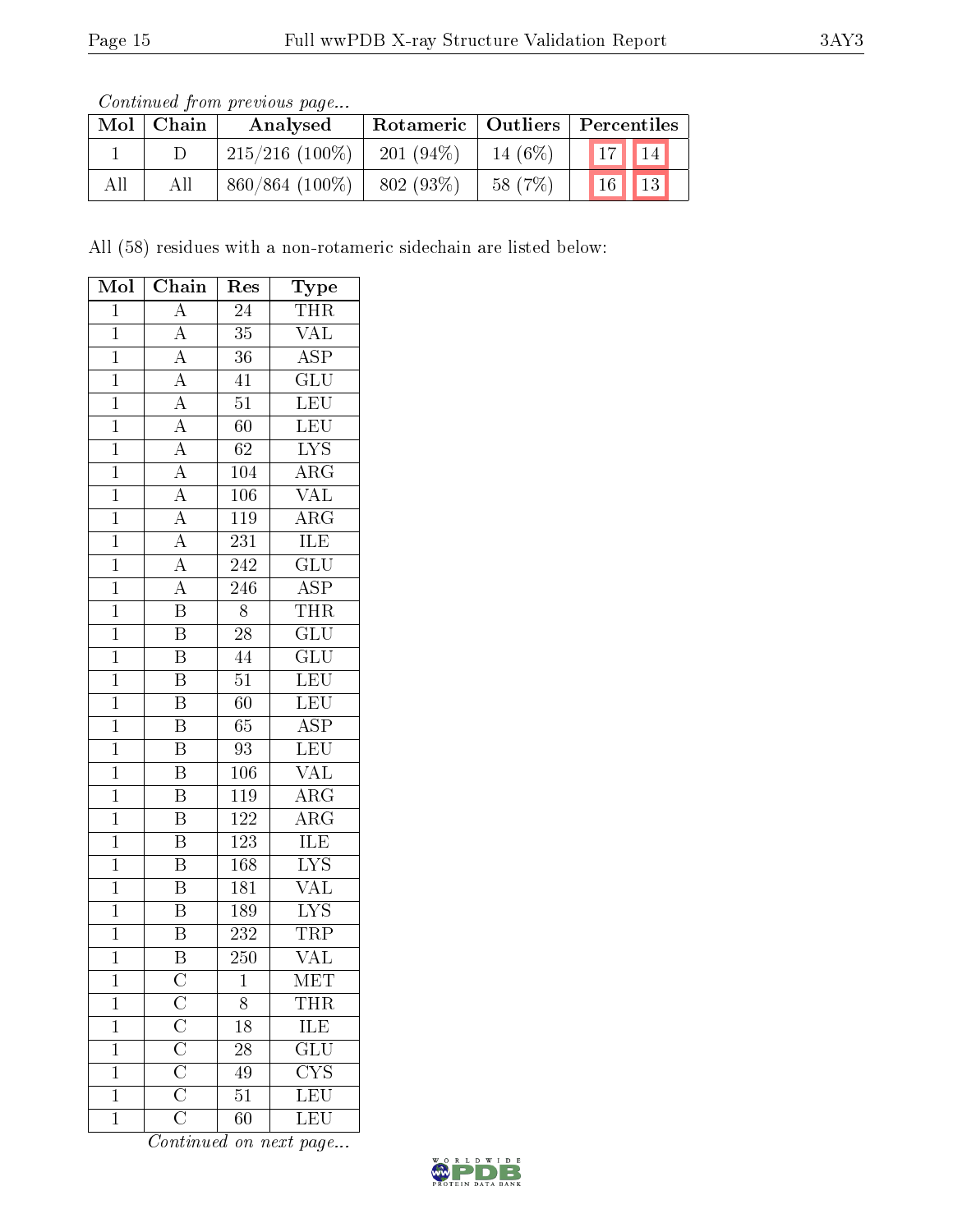| Mol            | Chain                                                   | Res              | contenta ou promo proceso ao pagon-<br>Type |
|----------------|---------------------------------------------------------|------------------|---------------------------------------------|
| $\mathbf{1}$   |                                                         | 62               | <b>LYS</b>                                  |
| $\overline{1}$ |                                                         | 106              | VAL                                         |
| $\overline{1}$ | $\frac{\text{C}}{\text{C}}$ $\frac{\text{C}}{\text{C}}$ | 119              | $\overline{\text{ARG}}$                     |
| $\mathbf{1}$   |                                                         | 180              | <b>SER</b>                                  |
| $\mathbf{1}$   | $\frac{1}{C}$                                           | 189              | $\overline{\text{LYS}}$                     |
| $\overline{1}$ | $\frac{\overline{C}}{\overline{C}}$                     | $\overline{2}31$ | ILE                                         |
| $\mathbf{1}$   |                                                         | 232              | TRP                                         |
| $\mathbf{1}$   | $\overline{C}$                                          | 250              | <b>VAL</b>                                  |
| $\mathbf{1}$   | $\overline{\rm D}$                                      | 3                | <b>ASN</b>                                  |
| $\mathbf{1}$   | $\overline{\rm D}$                                      | 8                | <b>THR</b>                                  |
| $\overline{1}$ | $\overline{\rm D}$                                      | $\overline{18}$  | <b>ILE</b>                                  |
| $\overline{1}$ | $\overline{\rm D}$                                      | 28               | $\widetilde{{\rm GLU}}$                     |
| $\mathbf{1}$   | $\overline{\rm D}$                                      | 37               | <b>LEU</b>                                  |
| $\mathbf{1}$   | $\overline{\rm D}$                                      | $50\,$           | <b>ASP</b>                                  |
| $\overline{1}$ | $\overline{\rm D}$                                      | 60               | <b>LEU</b>                                  |
| $\overline{1}$ | $\overline{\rm D}$                                      | 65               | ASP                                         |
| $\mathbf{1}$   | $\overline{\rm D}$                                      | 106              | VĀL                                         |
| $\mathbf{1}$   | D                                                       | 122              | $\rm{ARG}$                                  |
| $\mathbf{1}$   | $\overline{\rm D}$                                      | 181              | $\overline{\text{VAL}}$                     |
| $\overline{1}$ | $\overline{\rm D}$                                      | 189              | $\overline{\text{LYS}}$                     |
| $\overline{1}$ | $\overline{\text{D}}$                                   | 231              | ILE                                         |
| $\overline{1}$ | D                                                       | 250              | $\overline{\text{VAL}}$                     |

Some sidechains can be flipped to improve hydrogen bonding and reduce clashes. All (8) such sidechains are listed below:

| Mol | Chain | Res | <b>Type</b>       |
|-----|-------|-----|-------------------|
|     |       | 69  | <b>HIS</b>        |
| 1   |       | 159 | $\overline{A}$ SN |
| 1   | B     | 69  | <b>HIS</b>        |
| 1   | C     | 69  | HIS               |
|     | С     | 80  | <b>ASN</b>        |
|     | С     | 159 | <b>ASN</b>        |
|     |       | 69  | <b>HIS</b>        |
|     |       | 159 | <b>ASN</b>        |

#### 5.3.3 RNA [O](https://www.wwpdb.org/validation/2017/XrayValidationReportHelp#rna)i

There are no RNA molecules in this entry.

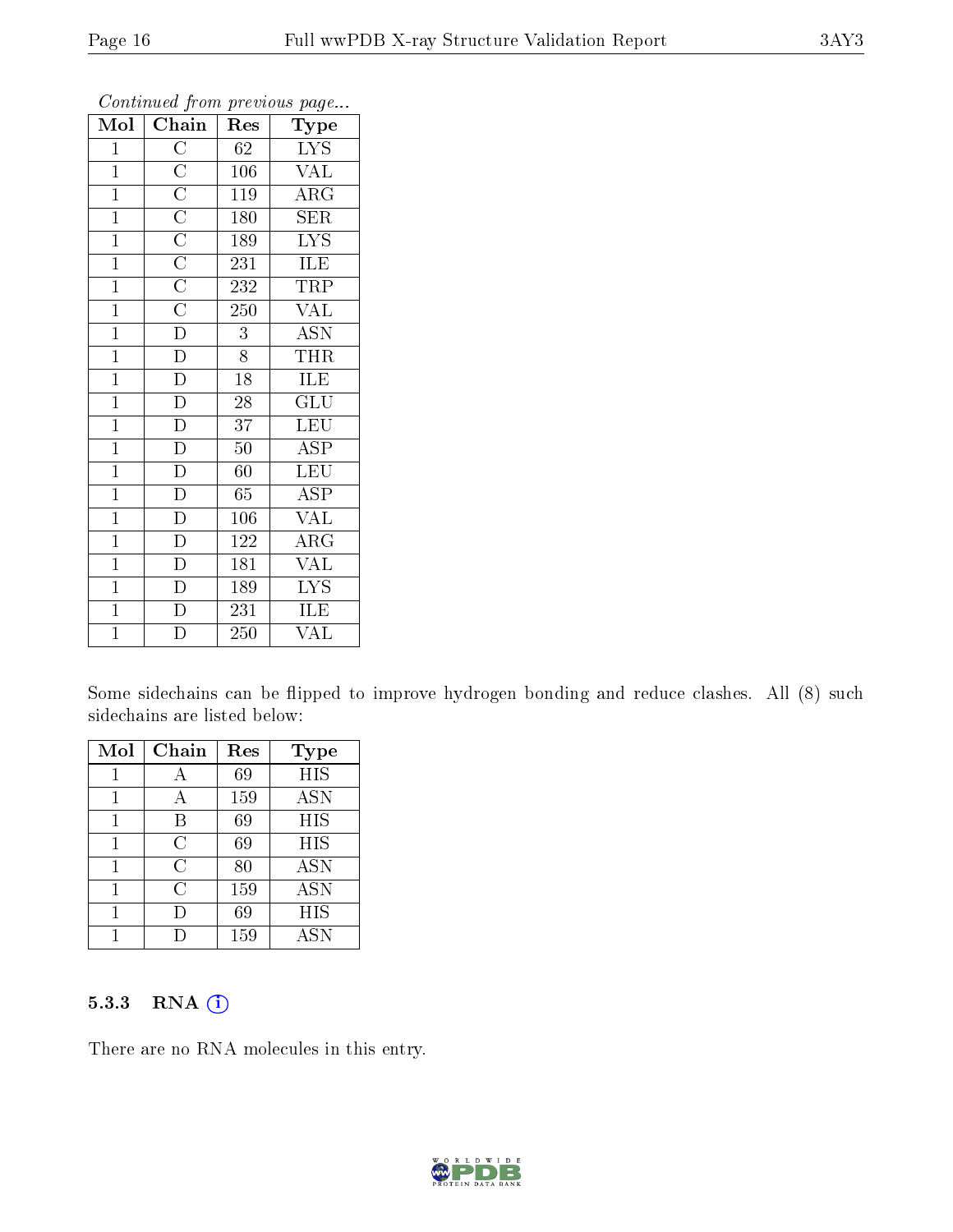### 5.4 Non-standard residues in protein, DNA, RNA chains (i)

There are no non-standard protein/DNA/RNA residues in this entry.

### 5.5 Carbohydrates (i)

There are no carbohydrates in this entry.

### 5.6 Ligand geometry (i)

There are no ligands in this entry.

### 5.7 [O](https://www.wwpdb.org/validation/2017/XrayValidationReportHelp#nonstandard_residues_and_ligands)ther polymers  $(i)$

There are no such residues in this entry.

### 5.8 Polymer linkage issues (i)

There are no chain breaks in this entry.

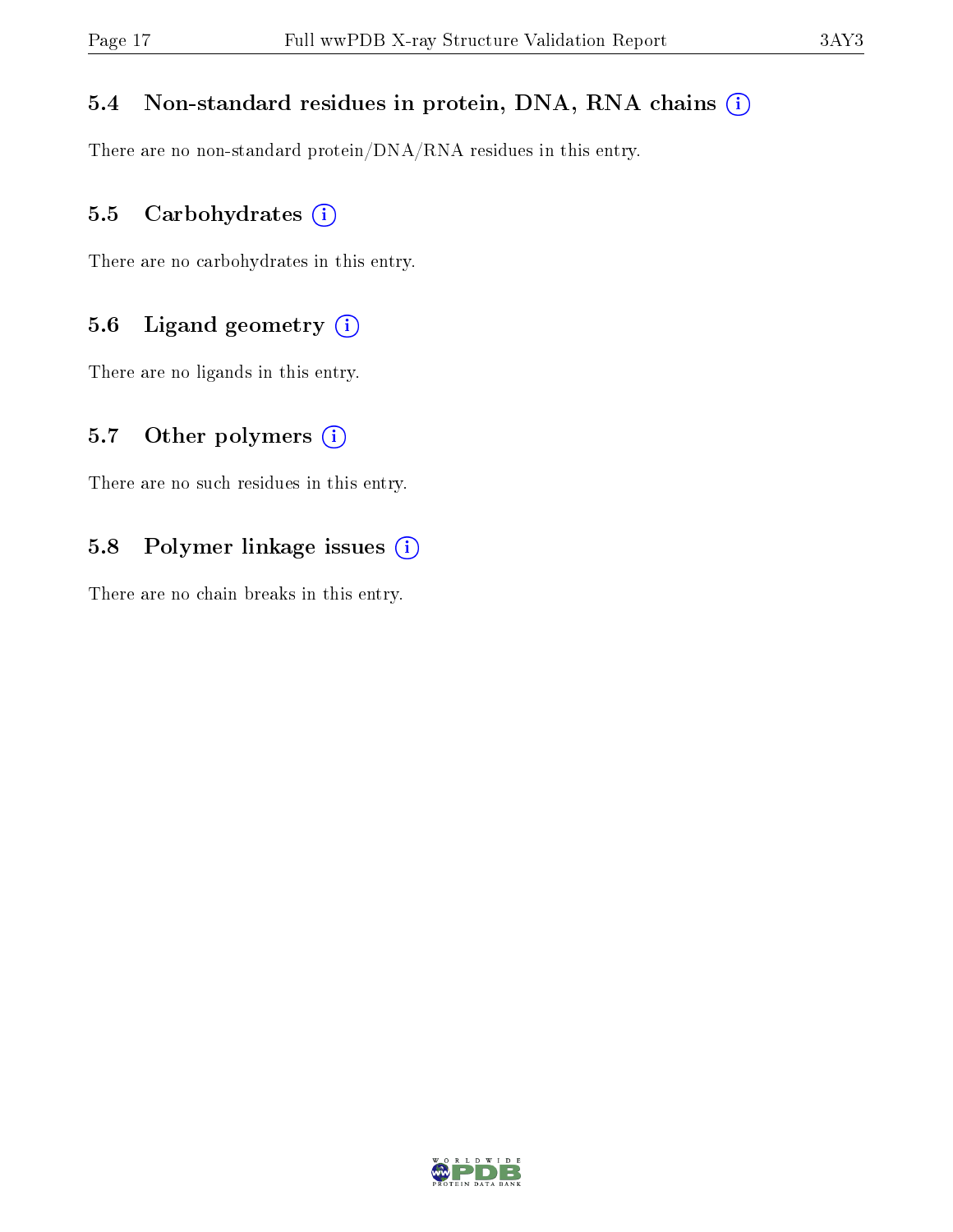# 6 Fit of model and data  $(i)$

# 6.1 Protein, DNA and RNA chains  $(i)$

In the following table, the column labelled  $#RSRZ> 2'$  contains the number (and percentage) of RSRZ outliers, followed by percent RSRZ outliers for the chain as percentile scores relative to all X-ray entries and entries of similar resolution. The OWAB column contains the minimum, median,  $95<sup>th</sup>$  percentile and maximum values of the occupancy-weighted average B-factor per residue. The column labelled ' $Q< 0.9$ ' lists the number of (and percentage) of residues with an average occupancy less than 0.9.

| Mol | Chain | Analysed          | ${ <\hspace{-1.5pt}{\mathrm{RSRZ}} \hspace{-1.5pt}>}$ | $\#\text{RSRZ}{>}2$            | $OWAB(A^2)$    | Q <sub>0.9</sub> |
|-----|-------|-------------------|-------------------------------------------------------|--------------------------------|----------------|------------------|
|     |       | $266/267$ (99%)   | $-0.25$                                               | $3(1\%)$ 80<br>84 <sup>1</sup> | 21, 32, 51, 60 |                  |
|     |       | 266/267(99%)      | $-0.17$                                               | $3(1\%)$ 80<br>84              | 22, 34, 55, 64 |                  |
|     |       | $266/267(99\%)$   | $-0.22$                                               | $4(1\%)$ 73<br><b>77</b>       | 21, 33, 55, 62 |                  |
|     |       | $266/267$ (99%)   | $-0.17$                                               | $3(1\%)$ 80<br>84              | 21, 34, 60, 69 |                  |
| All | All   | $1064/1068$ (99%) | $-0.20$                                               | 13 $(1\%)$<br>82<br>79         | 21, 33, 56, 69 |                  |

All (13) RSRZ outliers are listed below:

| Mol          | Chain | $\operatorname{Res}% \left( \mathcal{N}\right) \equiv\operatorname{Res}(\mathcal{N}_{0},\mathcal{N}_{0})$ | <b>Type</b> | <b>RSRZ</b> |
|--------------|-------|-----------------------------------------------------------------------------------------------------------|-------------|-------------|
| $\mathbf{1}$ | С     | 240                                                                                                       | ALA         | 9.1         |
| 1            | В     | 240                                                                                                       | ALA         | 4.8         |
| $\mathbf{1}$ | Ð     | 241                                                                                                       | GLY         | 4.5         |
| 1            | А     | 240                                                                                                       | ALA         | 3.8         |
| 1            | D     | 266                                                                                                       | ALA         | 3.3         |
| $\mathbf{1}$ | А     | 241                                                                                                       | GLY         | 2.7         |
| 1            | С     | 35                                                                                                        | VAL         | 2.6         |
| 1            | С     | 228                                                                                                       | SER.        | 2.6         |
| $\mathbf{1}$ | C     | 242                                                                                                       | GLU         | 2.6         |
| 1            | D     | 43                                                                                                        | HIS         | 2.2         |
| 1            | А     | 228                                                                                                       | SER.        | 2.2         |
| 1            | В     | 242                                                                                                       | GLU         | 2.1         |
| 1            | R     | 232                                                                                                       | TRP         | 2.1         |

# 6.2 Non-standard residues in protein, DNA, RNA chains (i)

There are no non-standard protein/DNA/RNA residues in this entry.